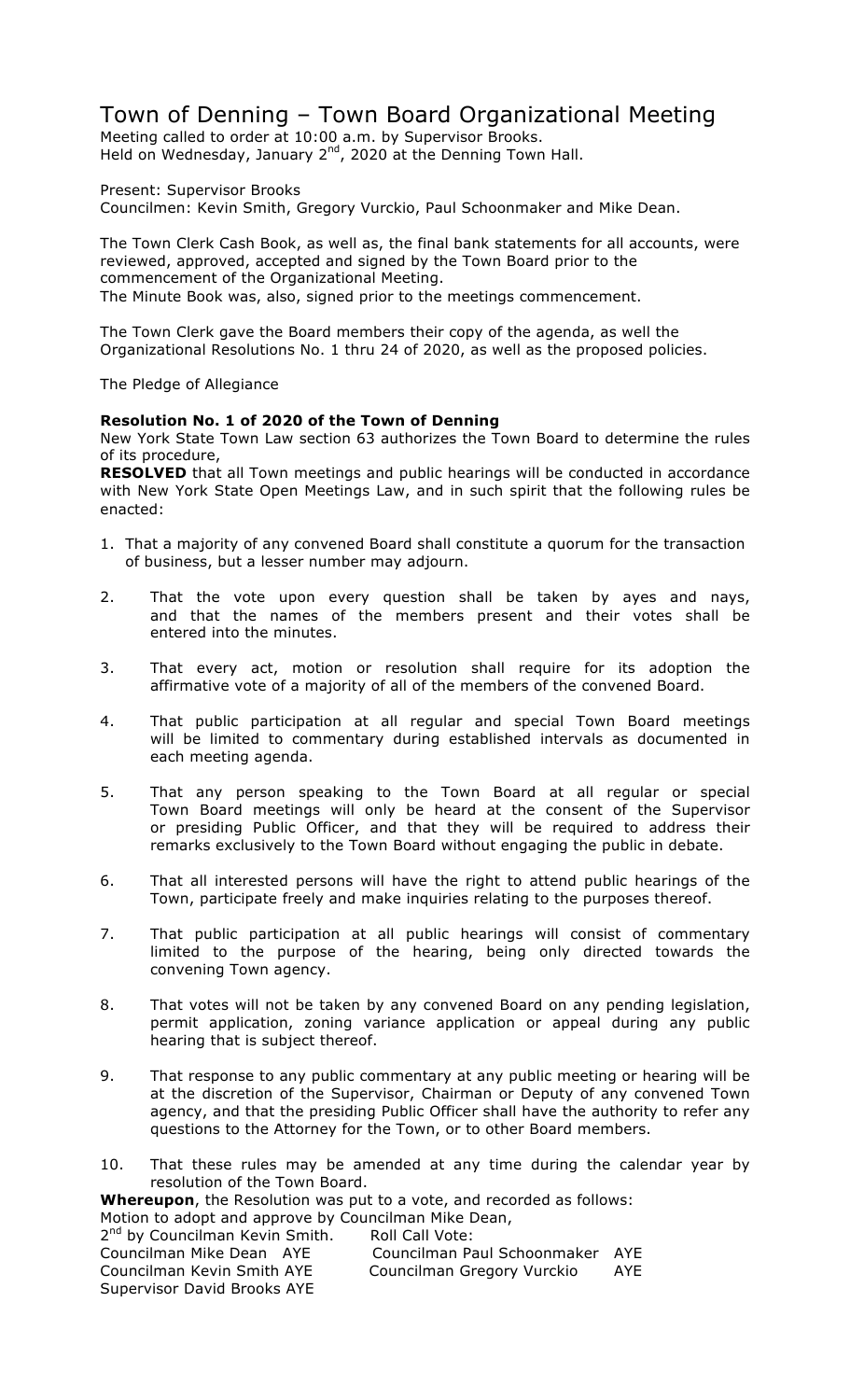#### **Resolution No. 2 of 2020 of the Town of Denning**

**WHEREAS** New York State Town Law sections 62 authorizes the Town Board to establish fixed days of each month for regular meetings, and

**WHEREAS** New York State Public Officers Law section 103(b) requires a public body to make all reasonable efforts to hold meetings in facilities that permit barrier free access to the physically handicapped,

**NOW THEREFORE**, be it **RESOLVED** that the regular Town Board meetings will, throughout the year 2020, be held each month, with the meeting location alternating between Denning Town Hall in Claryville and the Sundown Church Hall in Sundown, for the months between April and October by the following schedule:

#### **Denning Town Hall in Claryville:**

10:00 AM Tuesday January 2 (Organizational Meeting) 6:00 PM Tuesday January 7 6:00 PM Tuesday February 4 6:00 PM Tuesday March 3 6:00 PM Tuesday June 2 6:00 PM Tuesday July 7 6:00 PM Tuesday August 4 6:00 PM Wednesday, November 4 Due to Election Day 6:00 PM Tuesday December 1 **Sundown Church Hall in Sundown:** 6:00 PM Tuesday April 7 6:00 PM Tuesday May 5 6:00 PM Tuesday September 1 6:00 PM Tuesday October 6

Be It Further, **RESOLVED** that the regular Business Town Board meeting will, throughout the year 2020, be held the on the second Tuesday of each month, at the Denning Town Hall in Claryville, at 6 pm, January 14, February 11, March 10, April 14, May 12, June 9, July 14, August 11, September 8, October 13, November 10, December 8.

**Whereupon**, the Resolution was put to a vote, and recorded as follows: Motion to adopt and approve by Councilman Mike Dean, 2<sup>nd</sup> by Councilman Gregory Vurckio. Roll Call Vote: Councilman Mike Dean AYE Councilman Paul Schoonmaker AYE Councilman Kevin Smith AYE Councilman Gregory Vurckio AYE Supervisor David Brooks AYE Motion carried following a unanimous roll call vote.

#### **Resolution No. 3 of 2020 of the Town of Denning**

**WHEREAS** New York State Town Law sections 64 (11) authorizes the Town Board to designate the official newspaper of the Town

And **WHEREAS** New York State Open Meetings Law, Public Officers Law section 104, requires notice of time and place of Town Board meetings to be given to the news media,

**NOW THEREFORE**, be it **RESOLVED** that the Ye Olde Tri-Valley Townsman, P.O. Box 232, Grahamsville, N.Y. 12740, is designated as the official newspaper of the Town of Denning, and

**Further**, be it **RESOLVED** that the public notices will also be published on the Town of Denning website address www.denning.us

**Whereupon**, the Resolution was put to a vote, and recorded as follows: Motion to adopt and approve by Councilman Gregory Vurckio, 2<sup>nd</sup> by Councilman Kevin Smith. Roll Call Vote:<br>Councilman Mike Dean AYE Councilman Pa Councilman Paul Schoonmaker AYE Councilman Kevin Smith AYE Councilman Gregory Vurckio AYE Supervisor David Brooks AYE Motion carried following a unanimous roll call vote.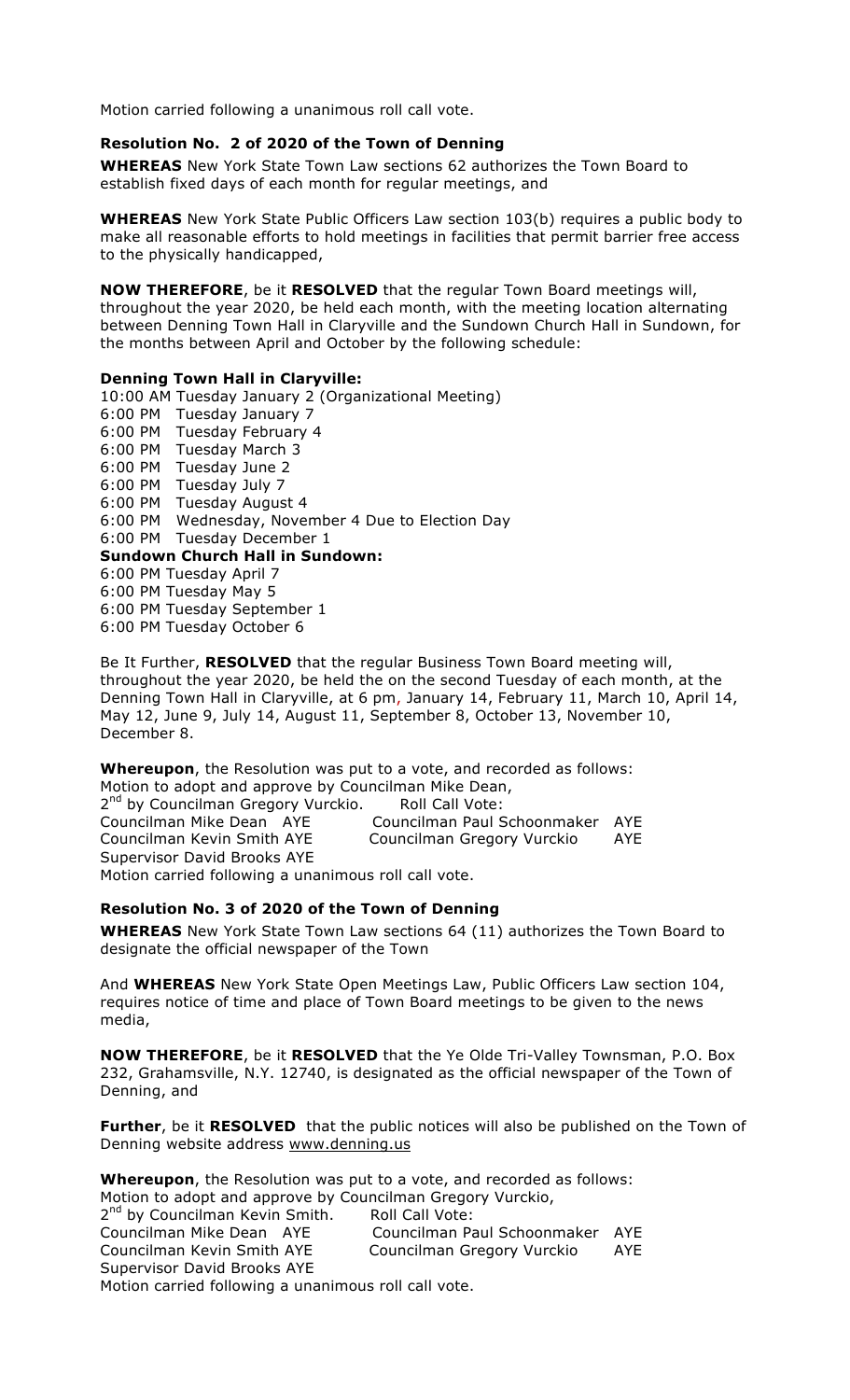### **Resolution No. 4 of 2020 of the Town of Denning**

**WHEREAS** New York State Town Law sections 64 (11) authorizes the Town Board to designate the banks or trust companies in which all Town officers shall deposit all monies coming into their hands by virtue of their offices,

**NOW THEREFORE**, be it **RESOLVED** that Catskill Hudson Bank, NYS Route 55, Grahamsville, N.Y. 12740, be the designated depository bank for the Town of Denning, and

**FURTHER WHEREAS** Real Property Tax Law §996 authorizes the Denning Town Board to contract with a local bank for the collection of real property taxes, and

**NOW THEREFORE, BE IT RESOLVED**, that the Town of Denning Town Board **HEREBY** authorizes the official bank of the Town of Denning which is the Catskill Hudson, the Grahamsville Branch (only) to collect taxes for the benefit of its residents.

**SAID** bank must follow the New York State rules as established in §996**.** And

**WHEREAS** New York State Law authorizes Town Board to set policy by resolution and **WHEREAS** the tax over payments cost the Town additional monies in refunding amounts.

**THEREFORE, BE IT RESOLVED** the Denning Town Board **HEREBY** authorizes the Town of Denning Tax Collector to retain all over payments which are \$2.00 and less. And

**WHEREAS** General Municipal Law § 85 authorizes municipalities to provide the imposition of a charge to any account, including but not limited to the Town Clerk, Tax Collector, Code Enforcement, Justice Court, R&R Center and any other office, where a tendered payment was dishonored (§ 5-328) by the bank or depository institution, the amount charged to the Town is to be included in the amount due, not to exceed \$20.00.

**WHEREAS** New York State Law §4-34 authorizes such charges as "expenses incurred in the accomplishment of powers or duties", and

**WHEREAS** the Town Board agrees that mailing and other costs should not be borne by the residents,

**THEREFORE, BE IT RESOLVED** that the Town Board **HEREBY** approves the addition of all mailings and other costs incurred to be an additional charge for all returned payments.

**NOW THEREFORE, BE IT FURTHER RESOLVED** the Town of Denning Town Board **HEREBY** approves and adopts the afore mentioned policy.

**Whereupon**, the Resolution was put to a vote, and recorded as follows: Motion to adopt and approve by Councilman Gregory Vurckio,

2<sup>nd</sup> by Councilman Kevin Smith. Roll Call Vote:<br>Councilman Mike Dean AYE Councilman Pa Councilman Paul Schoonmaker AYE Councilman Kevin Smith AYE Councilman Gregory Vurckio AYE Supervisor David Brooks AYE Motion carried following a unanimous roll call vote.

#### **Resolution No. 5 of 2020 of the Town of Denning**

**WHEREAS** New York State Town Law section 118 authorize the Town Board to allow for advanced payments of claims,

**NOW, THEREFORE**, be it **RESOLVED** that throughout the year 2020, the Town Board authorizes the Supervisor to pay claims, in advance of audit, the bills submitted by health insurance providers, telephone, electric, gas, utility and cable companies, the municipal credit card, post office box fees as well as CHIPS, New York State Retirement and any other governmental program which may require proof of paid voucher if SAID payment is required by the program.

**Whereupon**, the Resolution was put to a vote, and recorded as follows: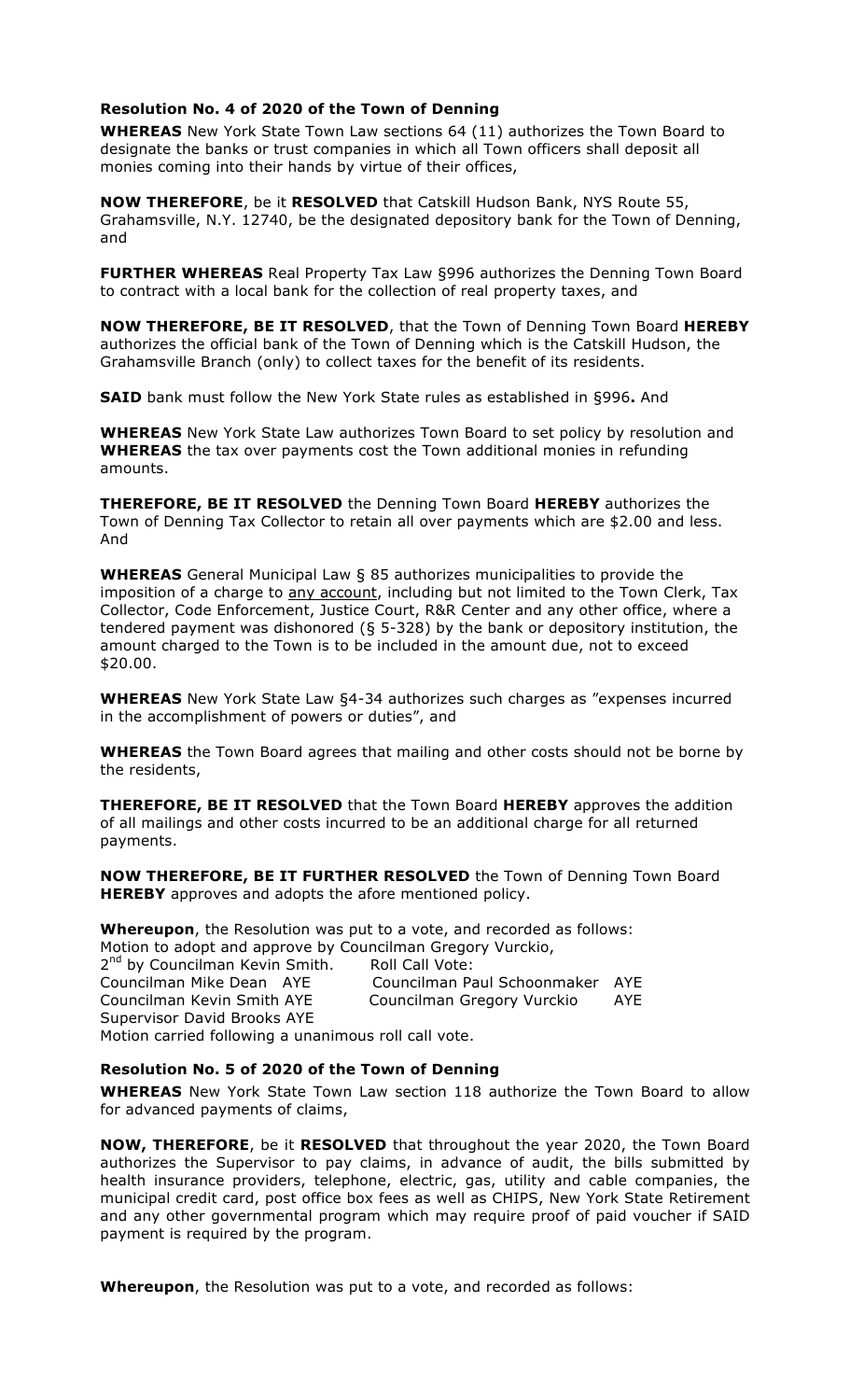Motion to adopt and approve by Councilman Mike Dean, 2<sup>nd</sup> by Councilman Gregory Vurckio. Roll Call Vote: Councilman Mike Dean AYE Councilman Paul Schoonmaker AYE Councilman Kevin Smith AYE Councilman Gregory Vurckio AYE Supervisor David Brooks AYE Motion carried following a unanimous roll call vote.

### **Resolution No. 6 of 2020 of the Town of Denning**

**WHEREAS** New York State Town Law sections 116 authorizes the Town Board to establish the amount to be allowed for the use of personal vehicles in the performance of official duties,

And **NOW THEREFORE**, be it **RESOLVED** that throughout the year 2020, the rate for financial reimbursement of personal vehicles use during the performance of official duties will be equal to .58 cents per mile.

**Whereupon**, the Resolution was put to a vote, and recorded as follows: Motion to adopt and approve by Councilman Gregory Vurckio, 2<sup>nd</sup> by Councilman Paul Schoonmaker. Roll Call Vote:<br>Councilman Mike Dean AYE Councilman Paul Sch Councilman Paul Schoonmaker AYE Councilman Kevin Smith AYE Councilman Gregory Vurckio AYE Supervisor David Brooks AYE Motion carried following a unanimous roll call vote.

### **Resolution No. 7 of 2020 of the Town of Denning**

**WHEREAS** New York State Town Law Public Officers Law sections 87 (b) (iii) authorizes the Town Board to establish fixed charges for document photocopies resulting from requests for records,

And **WHEREAS** New York State Town Law section 64 subsection 1(a) describes the use of petty cash fund for the purpose of making change when such is required in the performance of official duties,

**NOW THEREFORE**, be it **RESOLVED** that throughout the year 2020, the Town Clerks Office shall charge a standard fee of 25 cents per copied page up to 8 1/2 by 14 inches, plus all applicable postage charges for the cost of mailing requested documents delivery.

**BE IT FURTHER RESOLVED** that the collection of all receipts resulting from charges for document copies and mailing be conferred upon the Town Clerk as income through petty cash account.

**WHEREAS** the Town of Denning Town Board is authorized by New York State Town Law article 6 to set policy to benefit the Town, and

**WHEREAS** the Town Clerk has requested a Freedom of Information policy pertaining to employees and officials be made in addition to the current form request now being used, and

**WHEREAS** it has been urged to adopt this policy as recommended by the Association of Towns.

**THEREFORE,** any Town Official or Employee seeking information under the FOIL policy for his or her official duty charge shall not be required to submit a FOIL request.

**However**, when applied for private use, the FOIL request form must be submitted as well as the copy fee previously approved.

**NOW THEREFORE, BE IT FURTHER RESOLVED** that the Town of Denning Town Board **HEREBY** reaffirms Said Policy.

**Whereupon**, the Resolution was put to a vote, and recorded as follows: Motion to adopt and approve by Councilman Kevin Smith, 2<sup>nd</sup> by Councilman Mike Dean. Roll Call Vote: Councilman Mike Dean AYE Councilman Paul Schoonmaker AYE

Councilman Kevin Smith AYE Councilman Gregory Vurckio AYE Supervisor David Brooks AYE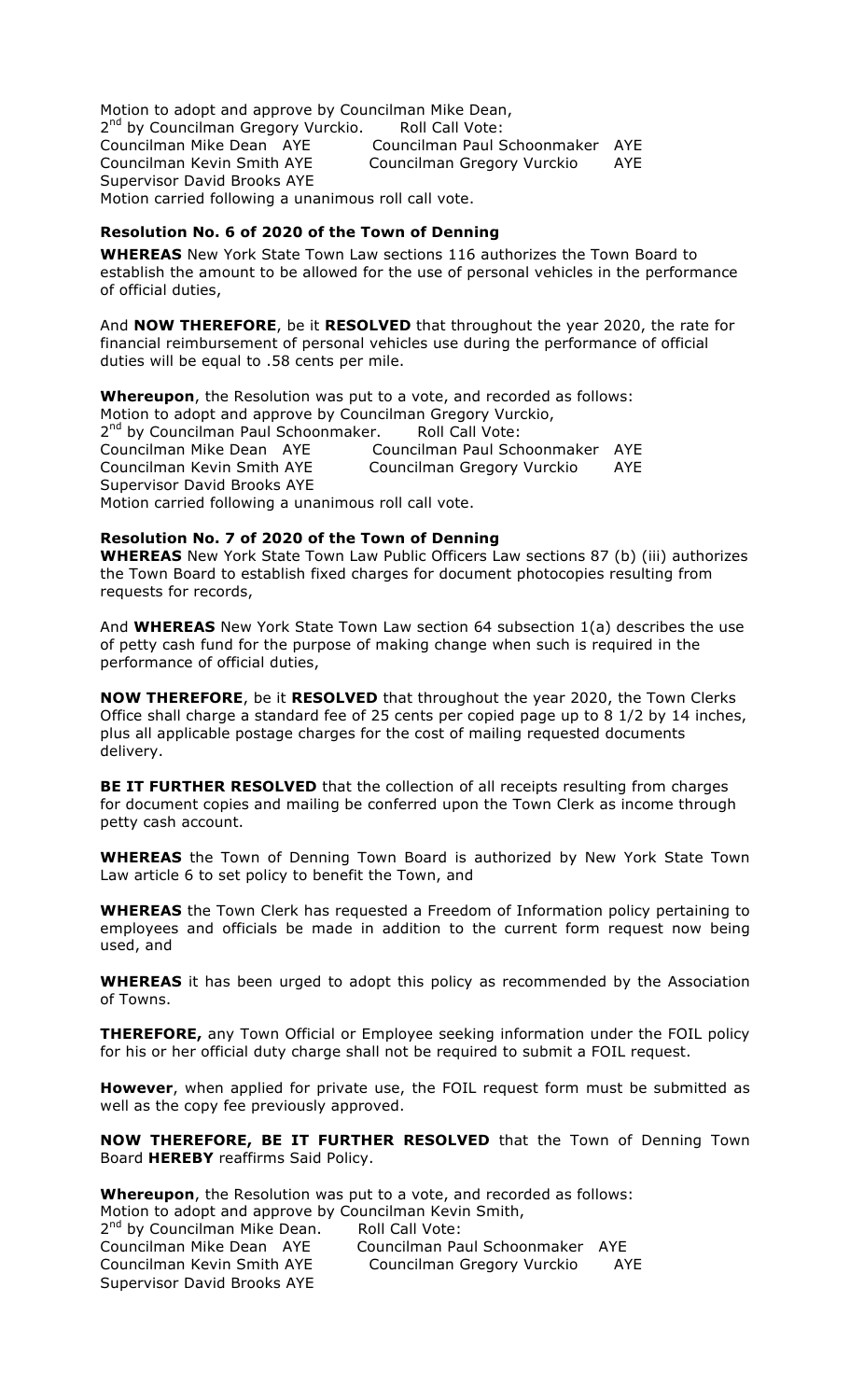#### **Resolution No. 8 of 2020 of the Town of Denning**

And **WHEREAS** New York State Town Law section 20 2 (b) authorizes the Town Board to employ an attorney to render professional services and provide legal advice to the Town, at the fee of \$150.00 per hour.

**NOW THEREFORE**, be it **RESOLVED** that Rod Futerfas, Attorney at Law, of the firm Wapner, Koplovitz & Futerfas, 239 Wall Street, Kingston, N.Y. 12401 be retained as Attorney for the Town of Denning. (General Fund Appropriations Code A1420.4)

**Whereupon**, the Resolution was put to a vote, and recorded as follows: Motion to adopt and approve by Councilman Mike Dean, 2<sup>nd</sup> by Councilman Gregory Vurckio. Roll Call Vote: Councilman Mike Dean AYE Councilman Paul Schoonmaker AYE Councilman Kevin Smith AYE Councilman Gregory Vurckio AYE Supervisor David Brooks AYE Motion carried following a unanimous roll call vote.

### **Resolution No. 9 of 2020 of the Town of Denning**

**WHEREAS** New York State Uniform Fire Prevention and Building Code authorizes the Town Board to appoint a Code Enforcement Officer for the Town,

And **WHEREAS** Article 6 of the Zoning Law of the Town of Denning authorizes the Town Board to appoint a Code Enforcement Officer to enforce the provisions of the Zoning Law and the International Building Code.

**NOW THEREFORE**, be it **RESOLVED** that Karl von Hassel, 524 County Highway 3, Flieschmanns, N.Y. 12430, be appointed as Code Enforcement Officer for the Town of Denning, with an annual salary of \$7,907.00 to be drawn from Safety Inspection Personal Services.

(General Fund Appropriations Code A3620.1)

**BE IT FURTHER RESOLVED** the Town of Denning Town Board **HEREBY** adopts and approves of the proposed 2020 Building Fee Schedule.

**Whereupon**, the Resolution was put to a vote, and recorded as follows: Motion to adopt and approve by Councilman Paul Schoonmaker, 2<sup>nd</sup> by Councilman Kevin Smith. Roll Call Vote: Councilman Mike Dean AYE Councilman Paul Schoonmaker AYE Councilman Kevin Smith AYE Councilman Gregory Vurckio AYE Supervisor David Brooks AYE

Motion carried following a unanimous roll call vote.

#### **Resolution No. 10 of 2020 of the Town of Denning**

**WHEREAS** New York State Town Law section 29(15) allows for the Town Board to authorize the Town Supervisor to designate a bookkeeper for the Town,

**NOW THEREFORE**, be it **RESOLVED** that Cindy Mickelson, PO Box 251, Grahamsville, NY, 12740, be appointed as bookkeeper of the Town of Denning, with an annual salary of \$10,500.00 to be drawn from Supervisor Personal Services. (General Fund Appropriations Code A1220.1)

**Whereupon**, the Resolution was put to a vote, and recorded as follows: Motion to adopt and approve by Councilman Paul Schoonmaker, 2<sup>nd</sup> by Councilman Gregory Vurckio. Councilman Mike Dean AYE Councilman Paul Schoonmaker AYE Councilman Kevin Smith AYE Councilman Gregory Vurckio AYE Supervisor David Brooks AYE Motion carried following a unanimous roll call vote.

## **Resolution No. 11 of 2020 of the Town of Denning**

**WHEREAS** New York State Town Law section 42 authorizes the Town Board to establish the office of Deputy Supervisor,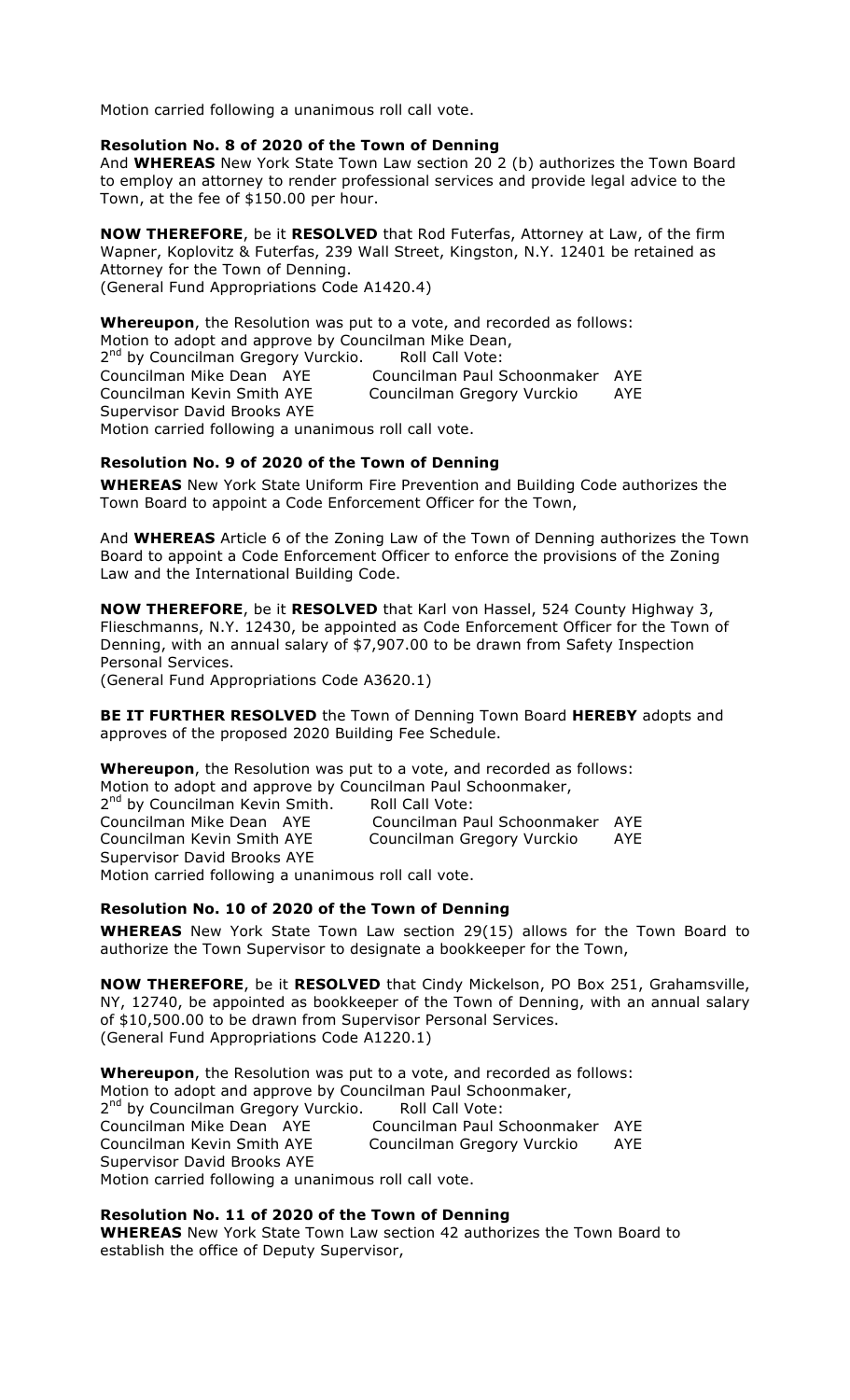and **WHEREAS** New York State Town Law section 42 authorizes the Town Supervisor to appoint the Deputy Supervisor to serve at the pleasure of the Supervisor,

**NOW THEREFORE**, be it **RESOLVED** that the position of Deputy Supervisor be established, and that Councilman Gregory Vurckio, be appointed as Deputy Supervisor for the Town of Denning.

**Whereupon**, the Resolution was put to a vote, and recorded as follows: Motion to adopt and approve by Councilman Kevin Smith, 2<sup>nd</sup> by Councilman Paul Schoonmaker. Roll Call Vote:<br>Councilman Mike Dean AYE Councilman Paul Sch Councilman Paul Schoonmaker AYE Councilman Kevin Smith AYE Councilman Gregory Vurckio ABSTAIN Supervisor David Brooks AYE Motion carried following a unanimous roll call vote, with one abstaining.

#### **Resolution No. 12 of 2020 of the Town of Denning**

**WHEREAS** New York State Town Law section 32 (2) authorizes the Town Board to establish the office of Deputy Town Superintendent of Highways, and

**WHEREAS** New York State Town Law section 32 (2) authorizes the Town Highway Superintendent to appoint Robert Totten as the Deputy Highway Superintendent to serve at the pleasure of the Town Highway Superintendent,

#### **NOW, THEREFORE**, be it **RESOLVED** that the position of Deputy Highway

Superintendent which was established previously and is a non competitive class of civil service for the Town of Denning, with an annual salary of \$1,932.00, to be drawn from Superintendent of Highways Personal Services.

(General Fund Appropriations Code A5010.1)

**Whereupon**, the Resolution was put to a vote, and recorded as follows: Motion to adopt and approve by Councilman Gregory Vurckio, 2<sup>nd</sup> by Councilman Mike Dean. Roll Call Vote:<br>Councilman Mike Dean AYE Councilman Councilman Paul Schoonmaker AYE Councilman Kevin Smith AYE Councilman Gregory Vurckio AYE Supervisor David Brooks AYE Motion carried following a unanimous roll call vote.

## **Resolution No. 13 of 2020 of the Town of Denning**

**WHEREAS** New York State Public Health Law section 4121 and 4123 authorizes the Town Board to appoint a Registrar of Vital Statistics,

**NOW, THEREFORE**, be it **RESOLVED** that Joy Monforte, 75 Woodfield Road, Grahamsville, NY 12740, serving as Denning Town Clerk, be appointed as Registrar of Vital Statistics with an annual salary of \$50.00, to be drawn from Registrar of Vital Statistics Personal Services. (General Fund Appropriations Code A4020.1)

**Whereupon**, the Resolution was put to a vote, and recorded as follows: Motion to adopt and approve by Councilman Gregory Vurckio, 2<sup>nd</sup> by Councilman Mike Dean. Roll Call Vote: Councilman Paul Schoonmaker AYE Councilman Mike Dean AYE Councilman Paul Schoonmaker AYE<br>Councilman Kevin Smith AYE Councilman Gregory Vurckio AYE Supervisor David Brooks AYE Motion carried following a unanimous roll call vote.

#### **Resolution No. 14 of 2020 of the Town of Denning**

**WHEREAS** New York State Town Law section 27 authorizes the Town Board to determine the salaries of town officers and employees, and

**WHEREAS** New York State Public Officers Law section 9 provides for the designation of order in which two or more appointed deputies may act, and

**WHEREAS**, under Civil Service Law §41 Deputies of principal executives fall within the exempt class of civil service only when they are authorized by law to act generally for and in place of their principals; and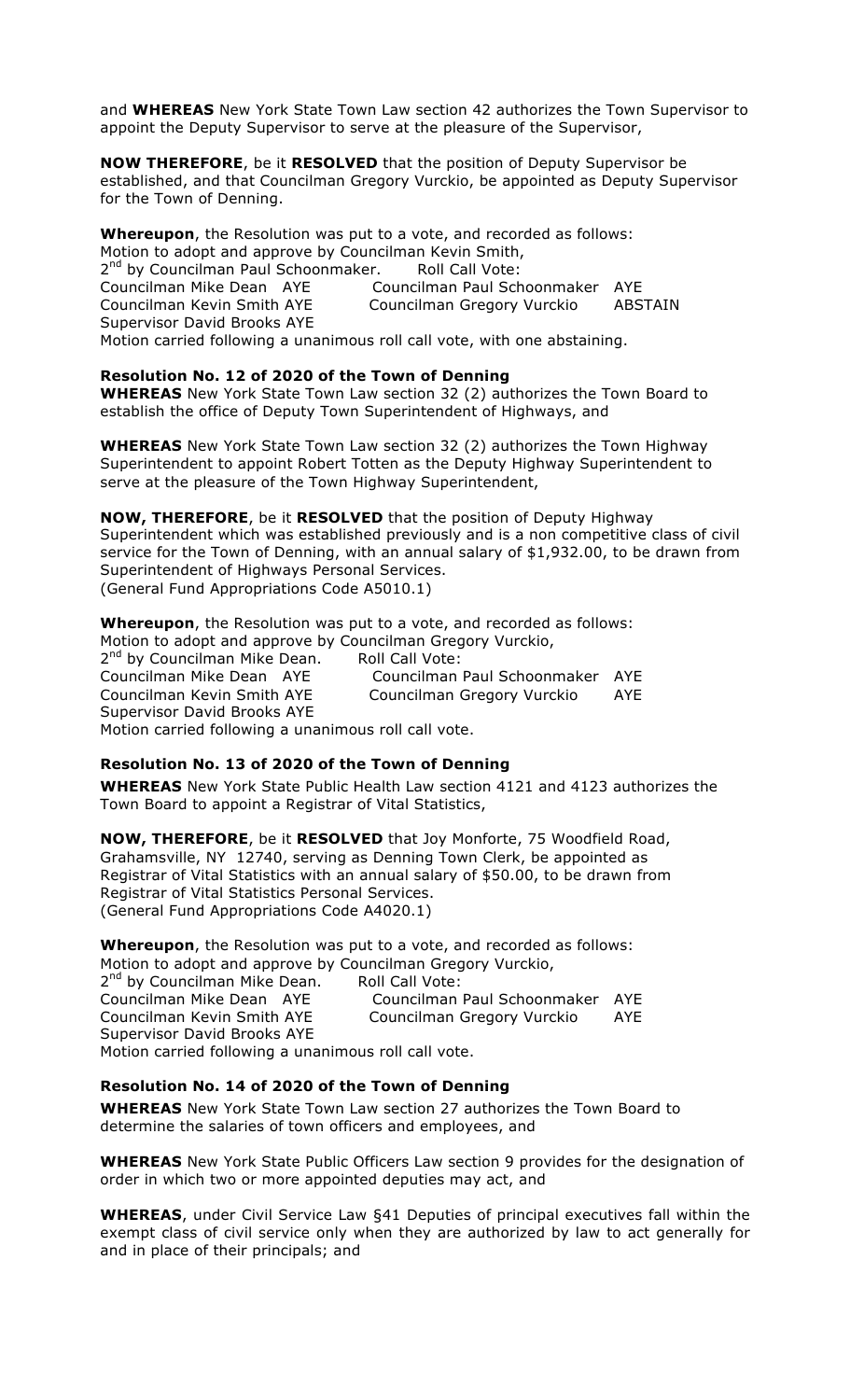**WHEREAS** Public Officers Law section 10 and 25 require the taking of oath of office by all town officers,

**NOW, THEREFORE,** be it, **RESOLVED** that Tammy Beck, Denning, NY 12740, be appointed as First Deputy Town Clerk/Tax Collector and as Records Management Technician for the Town of Denning, with an annual salary of \$5,928.00 to be drawn from Town Clerk Personal Services, and (General Fund appropriations code A1410.1)

**BE IT FURTHER RESOLVED** that a Second Deputy Town Clerk/Tax Collector, may be appointed, at any time.

**NOW, THEREFORE, BE IT FURTHER RESOLVED** that the Deputy to the Town Clerk/Tax Collector be required to take and subscribe a constitutional Oath of Office to be filed with the Town Clerk as well as a Confidentiality Oath to be on file in the Office of the Town Clerk.

**Whereupon**, the Resolution was put to a vote, and recorded as follows: Motion to adopt and approve by Councilman Paul Schoonmaker, 2<sup>nd</sup> by Councilman Kevin Smith. Roll Call Vote: Councilman Mike Dean AYE Councilman Paul Schoonmaker AYE Councilman Kevin Smith AYE Councilman Gregory Vurckio AYE Supervisor David Brooks AYE Motion carried following a unanimous roll call vote.

**Resolution No. 15 of 2020 of the Town of Denning**

**WHEREAS** New York State Town Law section 27 authorizes the Town Board to determine the salaries of town officers and employees, and

**WHEREAS** New York State Civil Service Law sections 35 and 40 establish jurisdictional classification of positions, with provisions for a definition of noncompetitive classification of employment positions subject to Town Council appointment,

**NOW, THEREFORE,** be it **RESOLVED** that Tammy Beck be appointed as Clerk to the Justice Court with an hourly wage of \$13.80 not to exceed \$4,045.00 yearly, to be drawn from Justice Personal Services. (General Fund Appropriations Code A1110.1)

**Whereupon**, the Resolution was put to a vote, and recorded as follows: Motion to adopt and approve by Councilman Mike Dean, 2<sup>nd</sup> by Councilman Gregory Vurckio. Roll Call Vote: Councilman Mike Dean AYE Councilman Paul Schoonmaker AYE Councilman Kevin Smith AYE Councilman Gregory Vurckio AYE Supervisor David Brooks AYE Motion carried following a unanimous roll call vote.

**Resolution No. 16 of 2020 of the Town of Denning**

**WHEREAS** New York State Arts and Cultural Affairs Law section 57.07 authorizes the Town Supervisor to appoint a Local Historian,

**NOW, THEREFORE**, be it **RESOLVED** that Tom McGee, 5444 Red Hill Road, Claryville, NY 12725, be appointed as Historian for the Town of Denning.

**Whereupon**, the Resolution was put to a vote, and recorded as follows: Motion to adopt and approve by Councilman Paul Schoonmaker, 2<sup>nd</sup> by Councilman Mike Dean. Roll Call Vote: Councilman Mike Dean AYE Councilman Paul Schoonmaker AYE Councilman Kevin Smith AYE Councilman Gregory Vurckio AYE Supervisor David Brooks AYE Motion carried following a unanimous roll call vote.

#### **Resolution No. 17 of 2020 of the Town of Denning**

**WHEREAS** New York State Agriculture & Market Law section 114 authorizes the Town Board to appoint a Dog Control Officer for the Town,

**NOW, THEREFORE**, be it **RESOLVED** that Archie Ackerley Jr., 26 Schultz Road, Claryville, New York, 12725, be appointed as Dog Control Officer for the Town of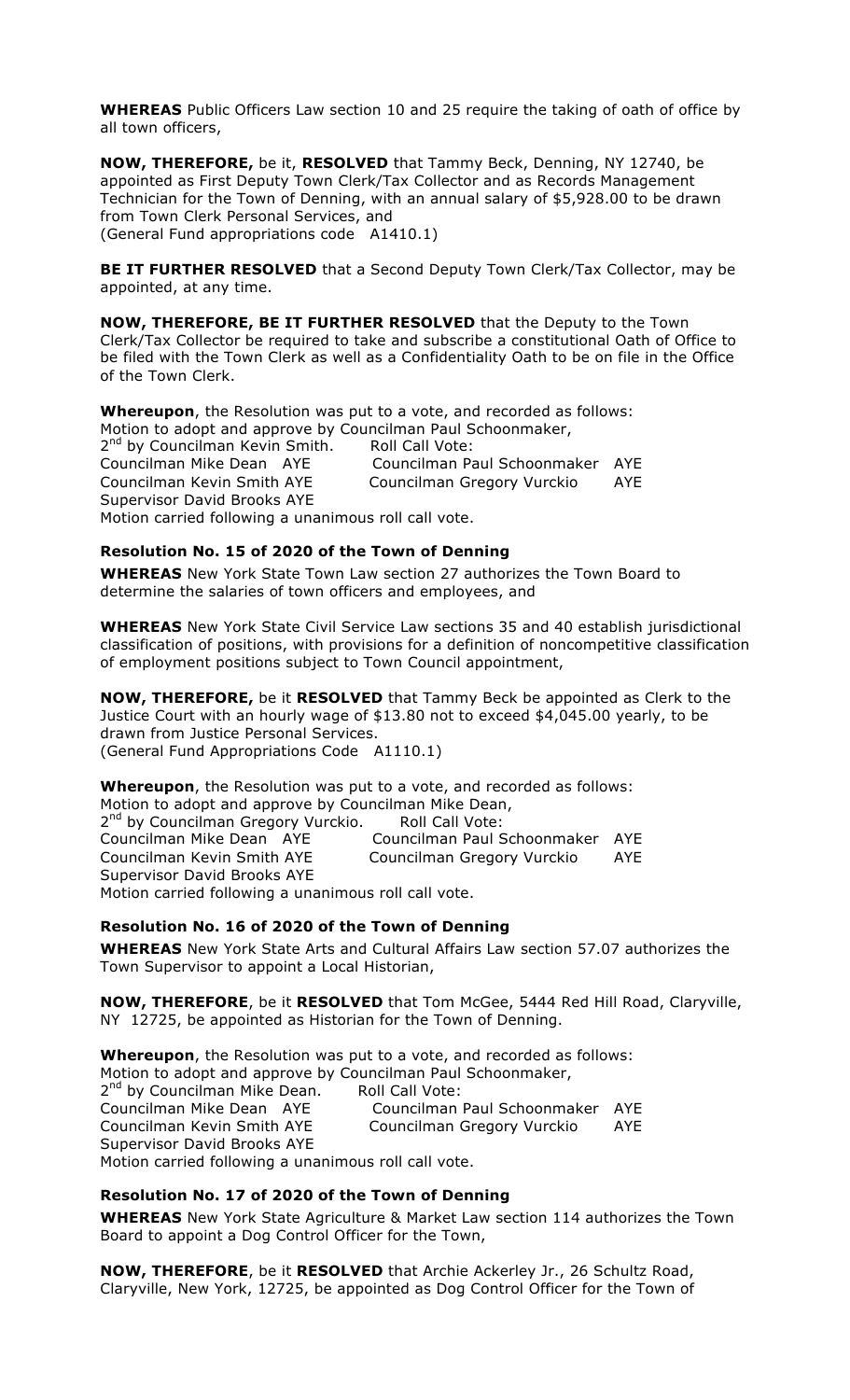Denning, with an annual salary of \$643.00, to be drawn from Control of Dogs Personal Services. (General Fund Appropriations Code A3510.1)

**Whereupon**, the Resolution was put to a vote, and recorded as follows: Motion to adopt and approve by Councilman Gregory Vurckio, 2<sup>nd</sup> by Councilman Mike Dean. Roll Call Vote:

| Councilman Mike Dean AYE                             | Councilman Paul Schoonmaker AYE |     |
|------------------------------------------------------|---------------------------------|-----|
| Councilman Kevin Smith AYE                           | Councilman Gregory Vurckio      | AYE |
| Supervisor David Brooks AYE                          |                                 |     |
| Motion carried following a unanimous roll call vote. |                                 |     |

## **Resolution No. 18 of 2020 of the Town of Denning**

**WHEREAS** Town Law § 20(1)(a) and (b) authorizes the Town Board to appoint employees it deems necessary for the proper conduct of the affairs of the Town,

**NOW THEREFORE, BE IT RESOLVED** to appoint Scott Mickelson who resides at 455 Yeagerville Road, Napanoch, NY to the position of Town of Denning Recycling Manager, at a salary of \$15.45 per hour to be drawn from Refuse and Garbage Personal Services. (General Fund Appropriations Code A8160.1)

**Whereupon**, the Resolution was put to a vote, and recorded as follows: Motion to adopt and approve by Councilman Paul Schoonmaker, 2<sup>nd</sup> by Councilman Kevin Smith. Roll Call Vote:

Councilman Mike Dean AYE Councilman Paul Schoonmaker AYE Councilman Kevin Smith AYE Councilman Gregory Vurckio AYE Supervisor David Brooks AYE Motion carried following a unanimous roll call vote.

## **Resolution No. 19 of 2020 of the Town of Denning**

**WHEREAS** New York State Town Law section 267 and 271 require annual appointments to the Town Planning Board and Zoning Board of Appeals with designated terms of office on a calendar year basis, and

**WHEREAS** Local Law No.3 of 2001 of the Town of Denning requires an annual appointment to the Town Board of Ethics with designated terms of office on a calendar year basis, and

**WHEREAS** Public Officers Law section 10 and 25 require the taking of the Oath of Office by all town officers,

**NOW, THEREFORE**, be it **RESOLVED** that a review of remaining terms of office for members of the Town Planning Board, Zoning Board of Appeals and Board of Ethics be announced on an annual basis at the Town Board organizational meeting.

**FURTHER**, **RESOLVED** that all newly appointed members be required to take and subscribe a constitutional Oath of Office to be filed with the Town Clerk, and that each member shall be notified of appointment and duration of term in writing by first class mail no later than 10 business days following the annual organizational meeting. And

**NOW, THEREFORE**, **BE IT RESOLVED** that these residents are Board appointed or reappointed to said Boards:

| <b>Planning Board</b> (7 Year Term)                                          | - expire 12/31/2026 |  |
|------------------------------------------------------------------------------|---------------------|--|
| <b>Zoning Board of Appeals</b> (5 year term)<br>John Barnum (Re-Appointment) | - expire 12/31/2024 |  |
| <b>Board of Ethics</b> (3 Year Term)<br>William Leudemann (Re-Appointment)   | - expire 12/31/2022 |  |

**Whereupon**, the Resolution was put to a vote, and recorded as follows: Motion to adopt and approve by Councilman Mike Dean, 2<sup>nd</sup> by Councilman Gregory Vurckio. Roll Call Vote: Councilman Mike Dean AYE Councilman Paul Schoonmaker AYE Councilman Kevin Smith AYE Councilman Gregory Vurckio AYE Supervisor David Brooks AYE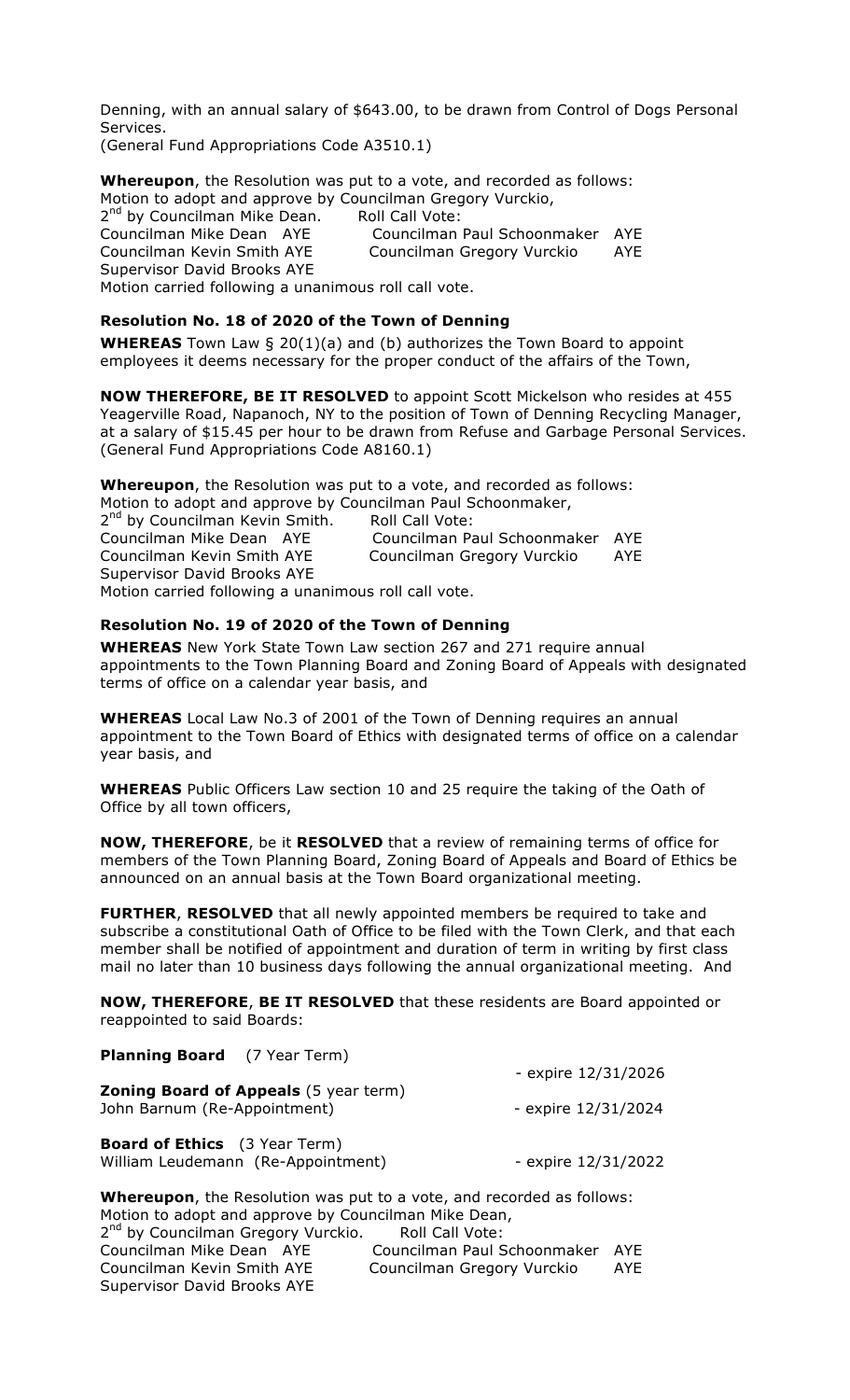| Review of remaining terms:                  |                       |
|---------------------------------------------|-----------------------|
| <b>Planning Board</b> (7 year term)         |                       |
| Katherine Parr                              | - expire 12/31/2020   |
| Joe Sibiga                                  | - expire 12/31/2021   |
| Stephen E. Bobik                            | - expire 12/31/2022   |
| Anthony Carminati                           | - expire $12/31/2025$ |
| <b>Travis Coddington</b>                    | - expire 12/31/2024   |
| <b>Chris McInerney</b>                      | - expire 12/31/2023   |
|                                             | - expire 12/31/2026   |
| <b>Zoning Board of Appeal (5 year term)</b> |                       |
| Frances Chiwiwi                             | - expire 12/31/2021   |
| Mark Boncek                                 | - expire 12/31/2022   |
| John Barnum                                 | - expire 12/31/2024   |
| Archie Ackerley                             | - expire $12/31/2023$ |
| Pauline Leverich                            | - expire 12/31/2020   |
| <b>Board of Ethics</b> (3 year term)        |                       |
| Jane Carminati                              | - expire 12/31/2020   |

| Jane Canninau     | - EXPII E IZIJI ZUZU |
|-------------------|----------------------|
| William Leudemann | - expire 12/31/2022  |
| Jeanne Kepley     | - expire 12/31/2021  |
|                   |                      |

## **Board of Assessment Review** (October 1<sup>st</sup> to September 30<sup>th</sup> - 5 year term)

| William Geelam | - expire 9/30/2022 |
|----------------|--------------------|
| Casey Witthohn | - expire 9/30/2023 |
| Nancy Parrow   | - expire 9/30/2024 |

## **Resolution No. 20 of 2020 of the Town of Denning**

**WHEREAS** New York State Town Law section 27 authorizes the Town Board to determine the salaries of town officers and employees,

**NOW, THEREFORE**, be it **RESOLVED** that the following salaries be fixed for the listed town officers and employees for the Fiscal Year 2020 and as approved in the adopted 2020 Budget.

| <b>Town Officers:</b>                  |                     |
|----------------------------------------|---------------------|
| Supervisor                             | \$17,000.00         |
| Councilpersons (4) each                | 1,500.00            |
| Superintendent of Highways             | 51,518.00           |
| Deputy Superintendent of Highways      | 1,932.00            |
| Town Clerk/ Tax Collector              | 30,000.00           |
| First Deputy Town Clerk/ Tax Collector | 5,928.00            |
| <b>Town Justice</b>                    | 7,500.00            |
| Assessor                               | 13,761.00           |
| Code Enforcement/Building Inspector    | 7,907.00            |
| Bookkeeper                             | 10,500.00           |
| Dog Control                            | 643.00              |
| Registrar of Vital Statistics          | 50.00               |
| Recycling Manager                      | $$15.45$ per hour   |
| Clerk to Justice Court                 | 13.80 per hour      |
| Court Security Officer                 | 15.61 per hour      |
| Records Management/ IT Tech            | 25.50 per hour      |
| House Cleaning                         | \$1,432.00 Annually |
| Planning / Zoning Clerk                | 13.80 per hour      |
| New Position                           | \$13.80 per hour    |
| <b>Highway Employees:</b>              |                     |
| Laborer                                | $$21.43$ per hour   |
| <b>Starting Salary</b>                 | 19.61 per hour      |
| Heavy Equipment Operator Class B       | 22.20 per hour      |
| <b>Starting Salary</b>                 | 20.40 per hour      |
| Heavy Equipment Operator Class A       | 22.91 per hour      |
| <b>Starting Salary</b>                 | 21.72 per hour      |

Foreman \$ 24.33 per hour **Whereupon**, the Resolution was put to a vote, and recorded as follows: Motion to adopt and approve by Councilman Mike Dean,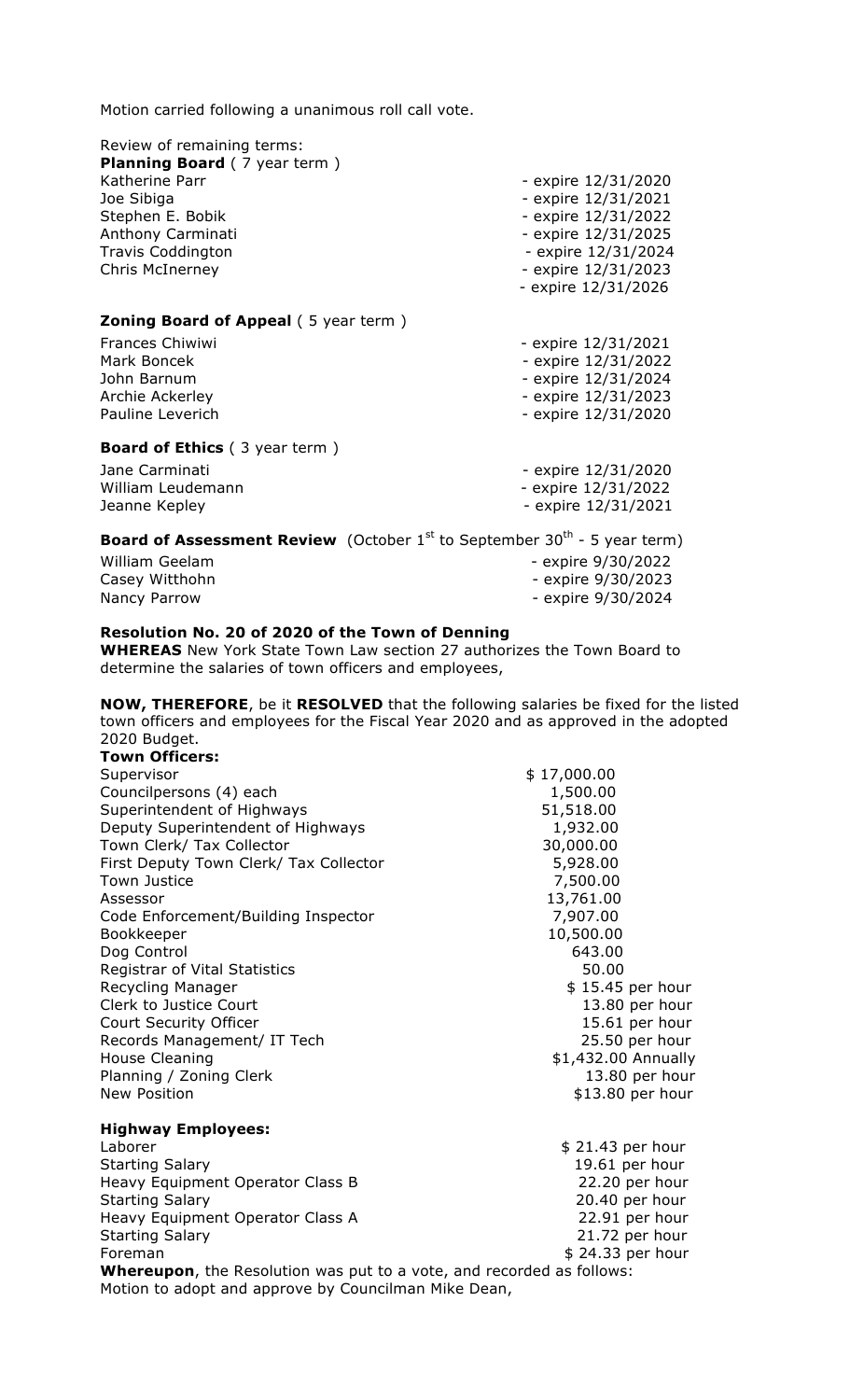2<sup>nd</sup> by Councilman Paul Schoonmaker. Roll Call Vote: Councilman Mike Dean AYE Councilman Paul Schoonmaker AYE Councilman Kevin Smith AYE Councilman Gregory Vurckio AYE Supervisor David Brooks AYE Motion carried following a unanimous roll call vote.

## **Resolution No. 21 of 2020 of the Town of Denning**

**WHEREAS** Public Officers Law section 11 (2) authorizes the Town Board to approve the procurement of a blanket undertaking from any duly authorized corporate surety covering Officers, Clerks and Employees of the Town, And

**WHEREAS** the Town Clerk / Tax Collector / Bookkeeper as well as any Officers and Employees of the Town of Denning will properly account for and pay over any and all monies received in the course of fulfilling Said person(s) duties.

**NOW, THEREFORE**, be it **RESOLVED** that the public officers bond issued by National Grange Mutual with coverage of \$10,000 for Public Officials and \$800,000 excess for Tax Collectors be procured from Mike Preis, Inc. at the annual premium of \$475.00 to be drawn from Unallocated Insurance.

(General Fund Appropriations Code A1910.4).

**Whereupon**, the Resolution was put to a vote, and recorded as follows:

Motion to adopt and approve by Councilman Gregory Vurckio, 2<sup>nd</sup> by Councilman Mike Dean. Roll Call Vote: Councilman Mike Dean AYE Councilman Paul Schoonmaker AYE Councilman Kevin Smith AYE Councilman Gregory Vurckio AYE Supervisor David Brooks AYE Motion carried following a unanimous roll call vote.

### **Resolution No. 22 of 2020 of the Town of Denning**

**WHEREAS** New York State has eliminated dog licensing responsibilities as of January 1, 2011 and

**WHEREAS** the Town is now required to set licensing fees and collect a fee for the New York State Animal Population Control Fund. And

**WHEREAS** many licenses are renewed by mail with its added cost.

**NOW THEREFORE, BE IT RESOLVED** that **SAID** licensing fees shall include the \$1 and \$3.00 fee as required by New York State. And

**WHEREAS** New York State mandates a \$7.50 difference between the two licenses.

**NOW THEREFORE, BE IT FURTHER RESOLVED** that the Town of Denning **HEREBY** sets the following dog licensing fees for the year 2020:

Spayed and Neutered fee \$5.00 Unaltered fee \$12.50

**Whereupon**, the Resolution was put to a vote, and recorded as follows: Motion to adopt and approve by Councilman Kevin Smith, 2<sup>nd</sup> by Councilman Mike Dean. Roll Call Vote:<br>Councilman Mike Dean AYE Councilman Councilman Paul Schoonmaker AYE Councilman Kevin Smith AYE Councilman Gregory Vurckio AYE Supervisor David Brooks AYE Motion carried following a unanimous roll call vote.

## **Resolution No. 23 of 2020 of the Town of Denning**

**WHEREAS** the Town of Denning Town Board feels that a liaison to the Town's Planning Board is a benefit to the Town as a Whole,

**NOW, THEREFORE, BE IT FURTHER RESOLVED** that Councilman Kevin Smith be re-appointed SAID liaison to the Denning Planning Board.

**Whereupon**, the Resolution was put to a vote, and recorded as follows: Motion to adopt and approve by Councilman Gregory Vurckio,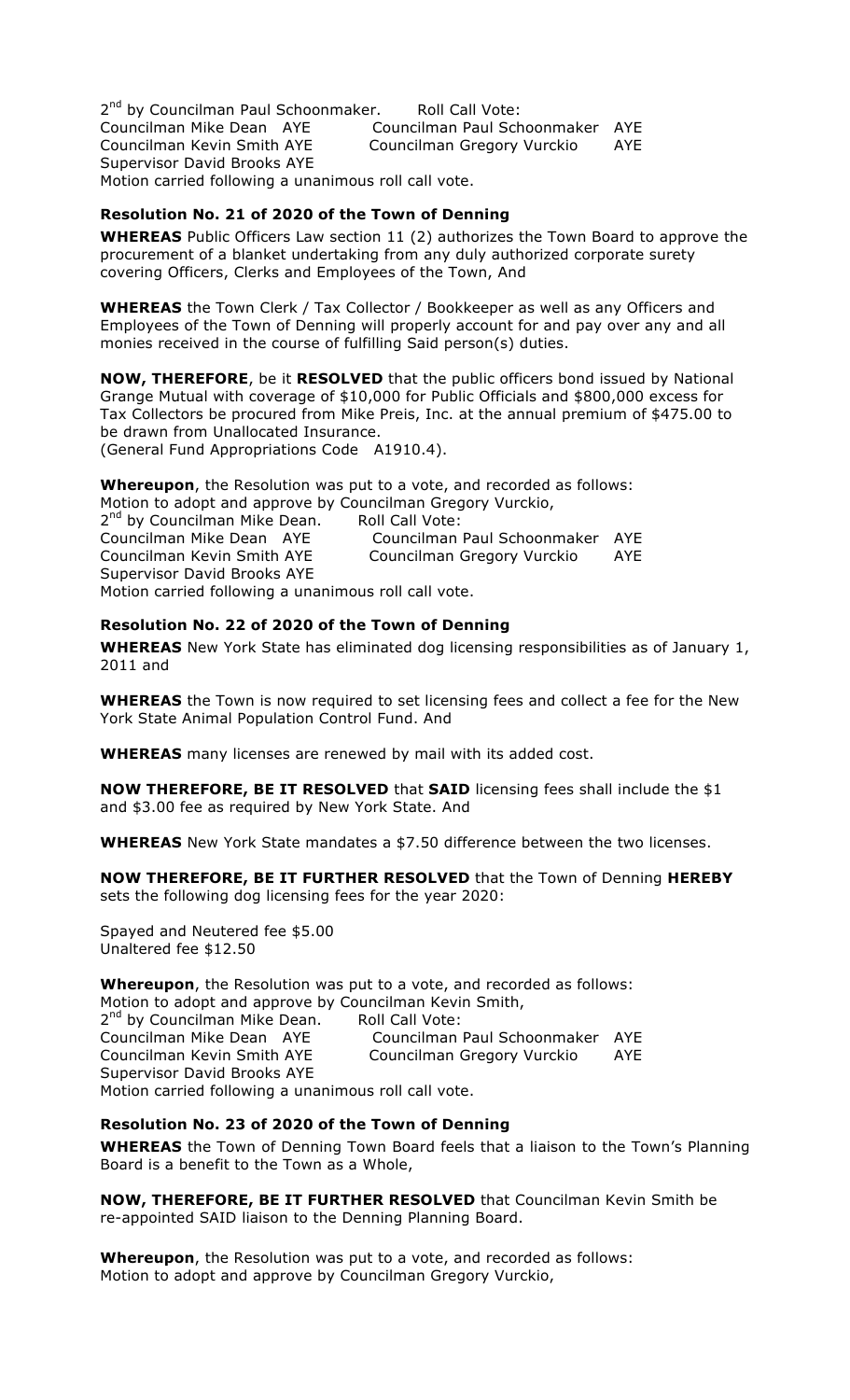2<sup>nd</sup> by Councilman Mike Dean. Roll Call Vote: Councilman Mike Dean AYE Councilman Paul Schoonmaker AYE Councilman Kevin Smith ABSTAIN Councilman Gregory Vurckio AYE Supervisor David Brooks AYE Motion carried following a unanimous roll call vote, with abstaining.

## **Resolution No. 24 of 2020 of the Town of Denning**

**WHEREAS** New York State Town Law section 27 authorizes the Town Board to determine the salaries of town officers and employees, and

**WHEREAS** New York State Civil Service Law sections 35 and 40 establish jurisdictional classification of positions, with provisions for a definition of noncompetitive classification of employment positions subject to Town Council appointment,

**NOW, THEREFORE,** be it **RESOLVED** that Mr. Matt Woods and or Mr. Scott Mickelson be appointed to the position of Court Security Office to the Justice Court (which was established in July of 2017), with an hourly wage of \$15.61, to be drawn from Justice Personal Services.

(General Fund appropriations code A1110.1)

**Whereupon**, the Resolution was put to a vote, and recorded as follows: Motion to adopt and approve by Councilman Paul Schoonmaker,

| 2 <sup>nd</sup> by Councilman Mike Dean.             | Roll Call Vote:                 |     |
|------------------------------------------------------|---------------------------------|-----|
| Councilman Mike Dean AYE                             | Councilman Paul Schoonmaker AYE |     |
| Councilman Kevin Smith AYE                           | Councilman Gregory Vurckio      | AYE |
| Supervisor David Brooks AYE                          |                                 |     |
| Motion carried following a unanimous roll call vote. |                                 |     |

The 2020 Procurement Policy containing Resolution No. 30A of 2018 regarding professional services has been included in the policy, for information and ease of use in the Procurement.

**Whereupon**, the Resolution was put to a vote, and recorded as follows: Motion to adopt and approve by Councilman Mike Dean,

2<sup>nd</sup> by Councilman Gregory Vurckio. Roll Call Vote: Councilman Mike Dean AYE Councilman Paul Schoonmaker AYE Councilman Kevin Smith AYE Councilman Gregory Vurckio AYE Supervisor David Brooks AYE Motion carried following a unanimous roll call vote.

The Fund Balance Policy is reviewed. **Whereupon**, the Resolution was put to a vote, and recorded as follows: Motion to adopt and approve by Councilman Kevin Smith, 2<sup>nd</sup> by Councilman Mike Dean. Roll Call Vote: Councilman Mike Dean AYE Councilman Paul Schoonmaker AYE Councilman Kevin Smith AYE Councilman Gregory Vurckio AYE Supervisor David Brooks AYE Motion carried following a unanimous roll call vote.

The Hwy. Snow Plowing, along with the previously adopted Resolution No. 47 of 2016 is reviewed.

**Whereupon**, the Resolution was put to a vote, and recorded as follows: Motion to adopt and approve by Councilman Mike Dean, 2<sup>nd</sup> by Councilman Paul Schoonmaker. Roll Call Vote: Councilman Mike Dean AYE Councilman Paul Schoonmaker AYE Councilman Kevin Smith AYE Councilman Gregory Vurckio AYE Supervisor David Brooks AYE Motion carried following a unanimous roll call vote.

The Sexual Harassment Policy and complaint form is reviewed. **Whereupon**, the Resolution was put to a vote, and recorded as follows: Motion to adopt and approve by Councilman Mike Dean, 2<sup>nd</sup> by Councilman Paul Schoonmaker. Roll Call Vote: Councilman Mike Dean AYE Councilman Paul Schoonmaker AYE Councilman Kevin Smith AYE Councilman Gregory Vurckio AYE Supervisor David Brooks AYE Motion carried following a unanimous roll call vote.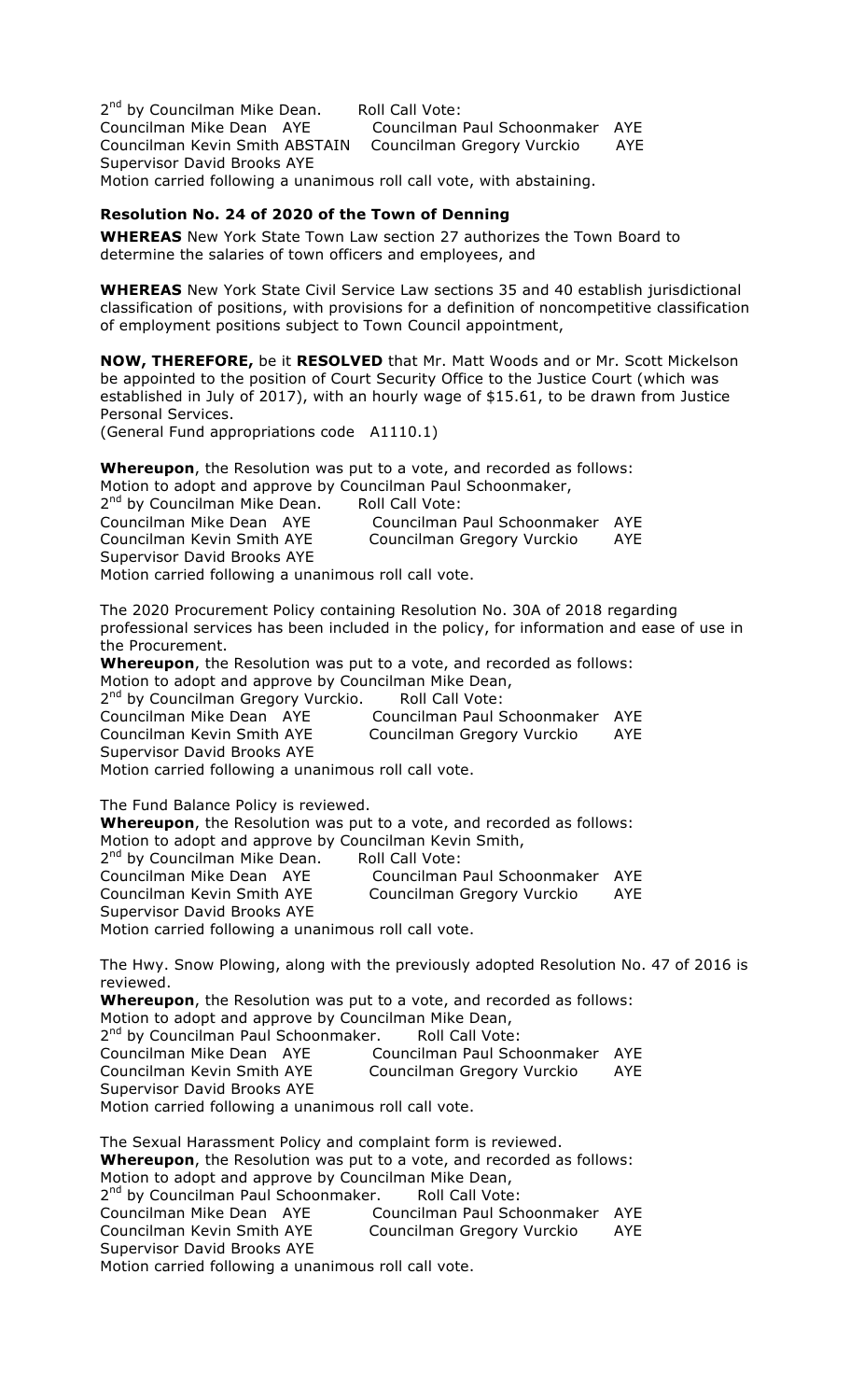The IT User Policy is reviewed. **Whereupon**, the Resolution was put to a vote, and recorded as follows: Motion to adopt and approve by Councilman Gregory Vurckio, 2<sup>nd</sup> by Councilman Mike Dean. Roll Call Vote: Councilman Mike Dean AYE Councilman Paul Schoonmaker AYE Councilman Kevin Smith AYE Councilman Gregory Vurckio AYE Supervisor David Brooks AYE Motion carried following a unanimous roll call vote.

The Social Media Policy is reviewed.

**Whereupon**, the Resolution was put to a vote, and recorded as follows: Motion to adopt and approve by Councilman Gregory Vurckio, 2<sup>nd</sup> by Councilman Paul Schoonmaker. Roll Call Vote: Councilman Mike Dean AYE Councilman Paul Schoonmaker AYE Councilman Kevin Smith AYE Councilman Gregory Vurckio AYE Supervisor David Brooks AYE Motion carried following a unanimous roll call vote.

The Credit Card is reviewed.

**Whereupon**, the Resolution was put to a vote, and recorded as follows: Motion to adopt and approve by Councilman Mike Dean,

| 2 <sup>nd</sup> by Councilman Kevin Smith.           | Roll Call Vote:                 |     |
|------------------------------------------------------|---------------------------------|-----|
| Councilman Mike Dean AYE                             | Councilman Paul Schoonmaker AYE |     |
| Councilman Kevin Smith AYE                           | Councilman Gregory Vurckio      | AYE |
| Supervisor David Brooks AYE                          |                                 |     |
| Motion carried following a unanimous roll call vote. |                                 |     |

Review of Building and Zoning Fees.

**Whereupon**, the Resolution was put to a vote, recorded as follows: Motion to adopt and approve by Councilman Mike Dean, 2<sup>nd</sup> by Councilman Paul Schoonmaker. Roll Call Vote:

Councilman Mike Dean AYE Councilman Paul Schoonmaker AYE Councilman Kevin Smith AYE Councilman Gregory Vurckio AYE Supervisor David Brooks AYE Motion carried following a unanimous roll call vote.

(other policies have been permanently adopted and incorporated into the Handbook).

Supervisor Comments:

- Supervisor Brooks opens a brief discussion on budget amendments for the highway fund.
- Brief discussion follows.
- Supervisor Brooks informs the Board the Town Planner has had a family death; therefore, the the Zoning Law amendments will be delayed.
- Supervisor Brooks has been informed of and therefore, informs the Board of a highway employee injury.
- Check has been received for both the backhoe and the GMC truck.
- The check for the paving grant has been received as well

Supervisor Brooks calls for Councilmen Comments: There are no formal comments.

Supervisor Brooks call for Public Comment: There is none.

Supervisor Brooks call for any further comments or discussion. There is none.

Motion to adjourn 10:20 by Councilman Mike Dean, 2<sup>nd</sup> by Councilman Gregory Vurckio, All in favor. Motion carried.

Respectfully Submitted by Joy Monforte, RMC, Town Clerk, January  $3<sup>rd</sup>$ , 2020

Next Meeting: Tuesday, January  $7<sup>th</sup>$ , 2020 at 6 pm at the Denning Town Hall.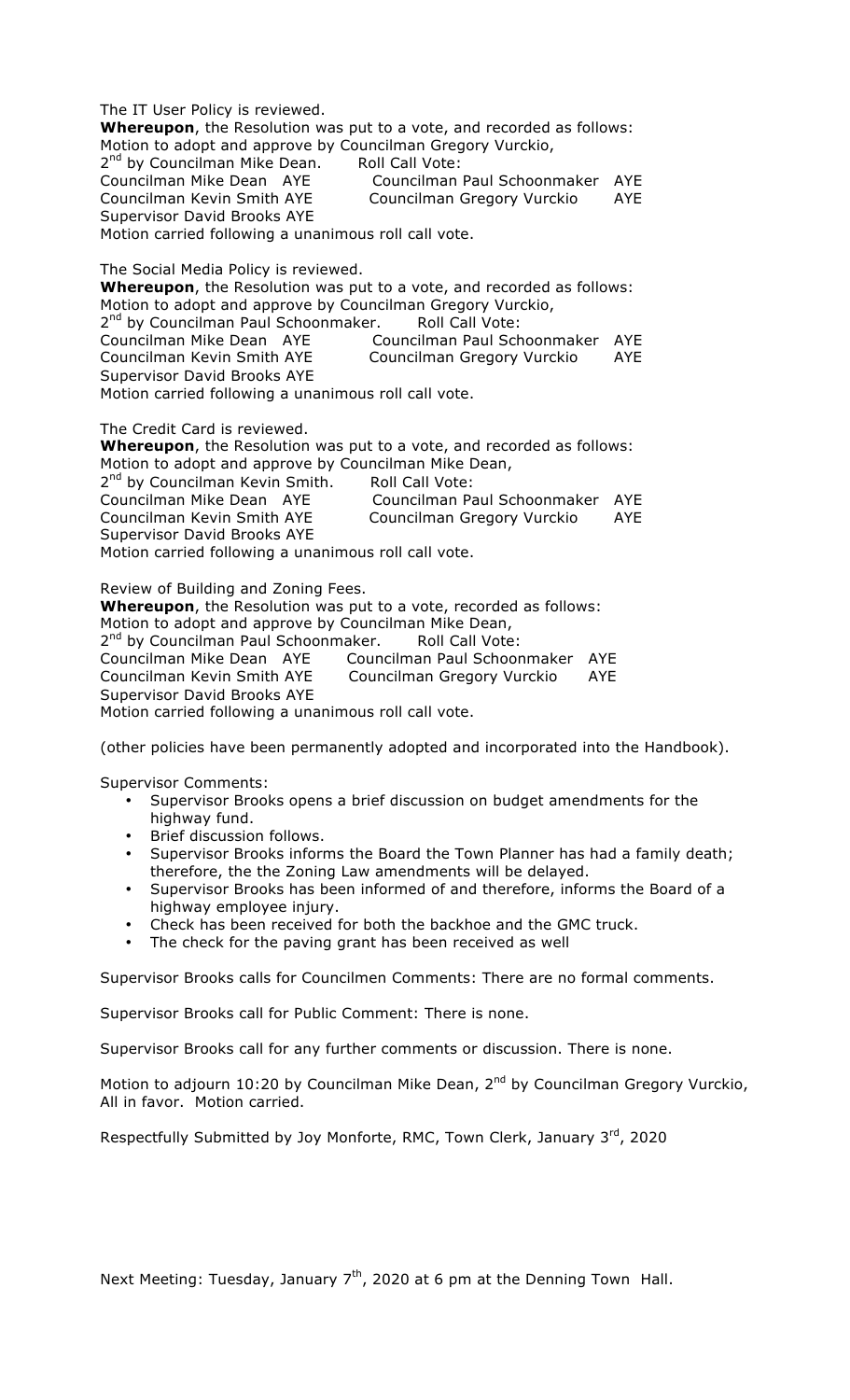# Town of Denning – Town Board Meeting

Meeting called to order at 6:06 p.m. by Supervisor Brooks. Held on Tuesday, January  $7<sup>th</sup>$ , 2020 at the Denning Town Hall.

Present: Supervisor Brooks Councilmen: Kevin Smith, Gregory Vurckio, Paul Schoonmaker. Councilman Mike Dean Absent. Highway Superintendent Dan Van Saders

The Town Clerk Minute Book was signed prior to the meetings commencement.

The Town Clerk gave the Board members their copy of the agenda, as well the Resolutions No. 25 of 2020.

Pledge of Allegiance

Reading of last months' minutes by Town Clerk Joy Monforte. Amendment from Councilman Vurckio, he had said, he hoped the stream work would be done, prior to the bridge being replaced due, to the fixed dates for stream work. Motion to adopt as read and amended by Councilman Paul Schoonmaker, 2<sup>nd</sup> by Councilman Kevin Smith. All in favor with one absentee.

Correspondence – Supervisor Brooks

- He wishes everyone a Happy New Year.
- The monthly donation in the amount of \$9,937.50.00 has been received and Supervisor Brooks thanks, both, Director Jerry Huncosky and the Board of Directors from the YMCA.
- An audit reminder from the NYS Court Administration. Where upon Supervisor Brooks requests a motion to authorize Town Auditor Lockhart to audit the Justice Court books.

**Whereupon**, the Resolution was put to a vote, and recorded as follows:

Motion to authorize and approve by Councilman Paul Schoonmaker,

2<sup>nd</sup> by Councilman Kevin Smith. Roll Call Vote: Councilman Mike Dean ABSENT Councilman Paul Schoonmaker AYE Councilman Kevin Smith AYE Councilman Gregory Vurckio AYE

Supervisor David Brooks AYE

Motion carried following a unanimous roll call vote.

• Supervisor Brooks submits the final year end report from CEO/Zoning Officer Karl von Hassel, for Town Board review.

Highway Report: by Superintendent Dan Van Saders

- Removed several New Road Hill tree hazards.
- **Brush cutting on Denning Road.**
- ! Ice storm on top of Red Hill and the Knolls, two poles broken and trees down.
- ! Truck and equipment repair and maintenance report given.
- ! Trying Glacier sand to see if it is any better, thru the Donohue bid.
- ! Drainage work and ice berm removed from the back side of Red Hill.
- Coupler for the backhoe shipping on Monday.
- Two repairs this month on the furnace.

Supervisor Brooks asks Superintendent Dan Van Saders for the total of all salt & sand bills for the fiscal transfer needed next week, prior to the meeting.

Brief discussion opened on Ford parts and delivery.

Planning Board Report - by Liaison, Councilman Kevin Smith

The logging notification from Jake Brooks for the Smith property.

Resolution No. 25 of 2020 is tabled, until next week, as Councilman Dean is unavailable.

Supervisor Comments:

- Supervisor Brooks informs those present, the check for the paving grant has been received and the grant is now closed.
- He further informs the Board; he is working on the GDA for the highway furnace/generator grant.
- Supervisor Brooks thanks, Super. Van Saders for his septic fix at town hall.
- Discussion opened on well water at the town hall and highway garage.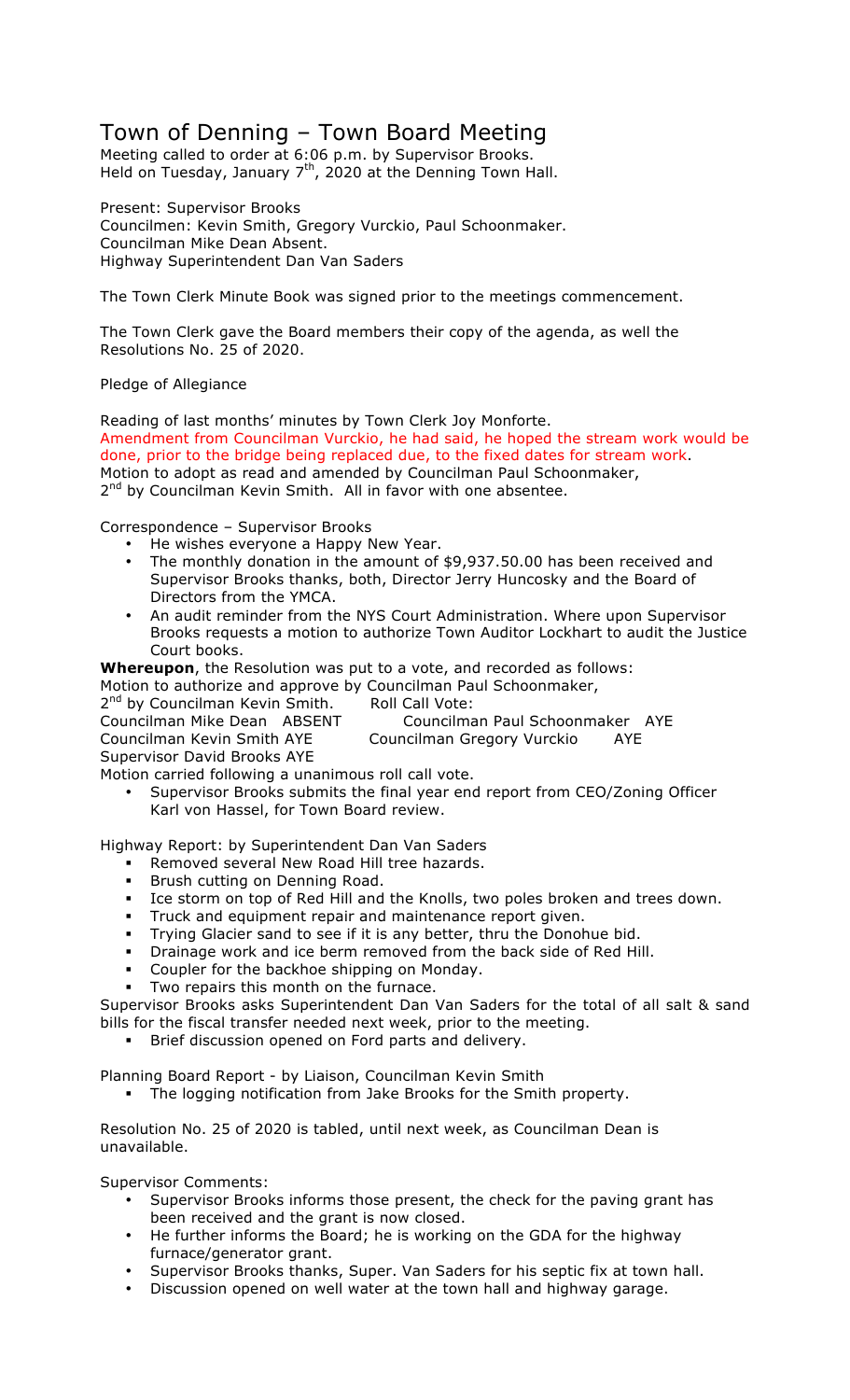- Hwy. Super. Van Saders remarks there is a sulfur smell in the barn water.
- Discussion follows, including the drilling of new wells.
- Brief discussion on two pump septic's installed in the "District", no further issues.
- Supervisor Brooks opens a brief discussion on raising the generator as well as the proposed one at the highway barn.

Supervisor Brooks calls for Councilmen Comments:

- ! Councilman Schoonmaker remarks he will be attending the court session tomorrow.
- ! Supervisor Brooks and the Town Board give Mr. Paul Hnatiw their condolences on the passing of his mother.

Supervisor Brooks call for Public Comment:

- o Mr. Paul Hnatiw states it has been nineteen months for the White House Road issue and he still has not picked up his property, to be in compliance with NYS Law. And that came from CEO von Hassel, he comments. The junk and the cars are still there, he has piles of stuff, including a truck cap still around. He doesn't know if CEO von Hassel has been back to re-inspect or not, there's no snow on the ground.
- $\circ$  He has two parking spots and his visitors still park in the roadway, we have to wait for them to move.
- o Supervisor Brooks asks several questions and makes notes.

Supervisor Brooks call for any further comments or discussion. There is none.

Motion to adjourn 6:40 by Councilman Gregory Vurckio, 2<sup>nd</sup> by Councilman Paul Schoonmaker, All in favor. Motion carried.

Respectfully Submitted by Joy Monforte, RMC, Town Clerk, January  $8<sup>th</sup>$ , 2020

Next Meeting: Tuesday, January 14<sup>th</sup>, 2020 at 6 pm at the Denning Town Hall.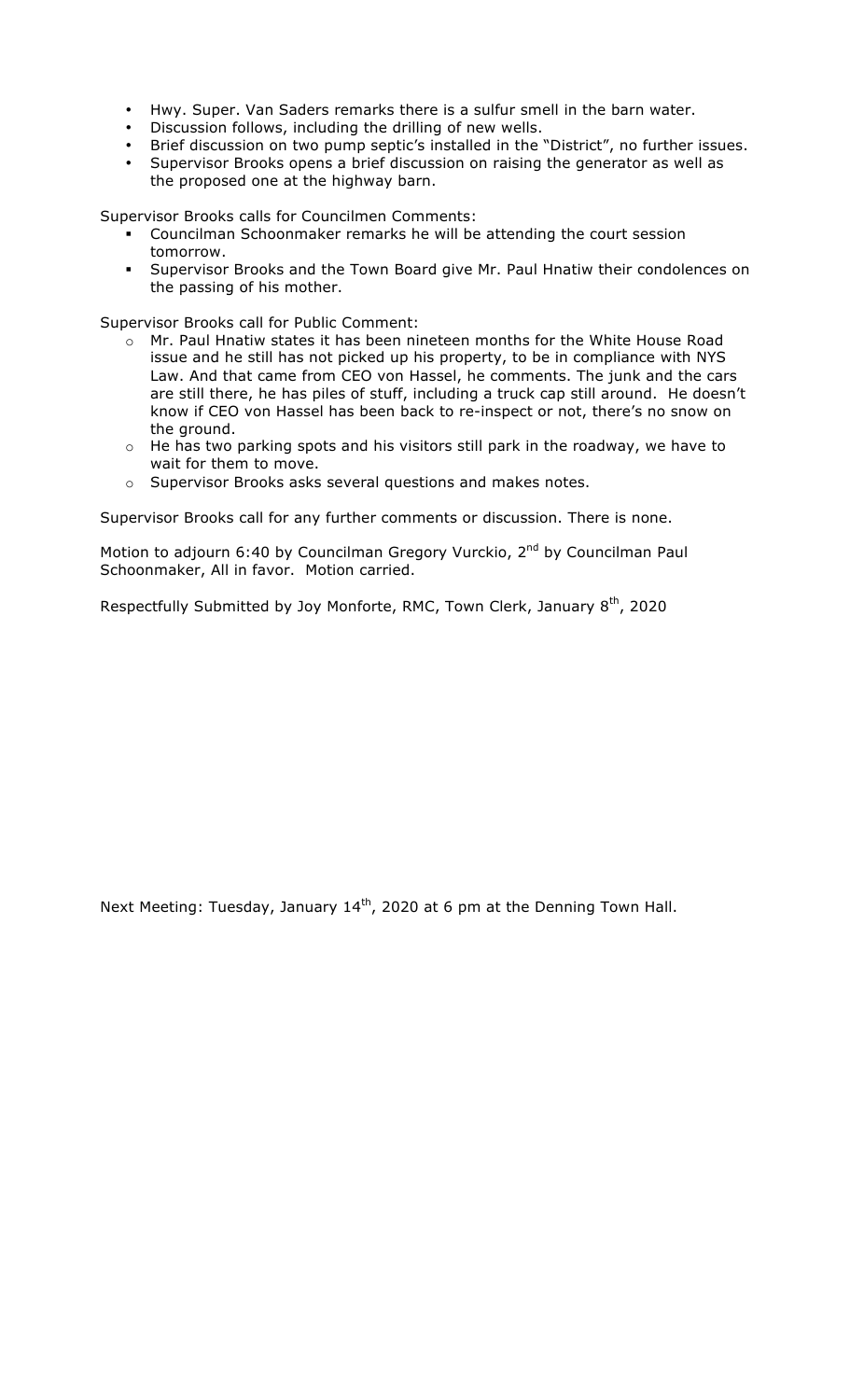## Town of Denning – Town Business Meeting

Meeting held on Tuesday, January  $14<sup>th</sup>$ , 2020 at the Denning Town Hall. Called to order at 6:04 p.m. by Supervisor David Brooks.

Present: Supervisor David Brooks Councilmen: Mike Dean, Paul Schoonmaker, Gregory Vurckio, and Kevin Smith. Highway Superintendent Dan Van Saders.

The Town Clerk Minute Book was signed prior to the start of the meeting.

The Town Clerk gave the Board members their copy of the agenda, and Resolution No. 25 thru 28 of 2020.

Pledge of Allegiance

Highway Pre Pay Vouchers presented by Hwy Super. Van Saders. (see Warrant #1 Pre-Pay, voucher #1) MVP Healthcare, Inc. DA9060.8 \$11,275.81 NYS Retirement A9010.8 \$35,809. Trust & Agency Acct. A9030.8 \$1,049.72 Whereupon a Motion to approve and pay Highway Pre Paid Vouchers was made by Councilman Mike Dean, 2<sup>nd</sup> by Councilman Kevin Smith. All in favor.

Highway 2020 Pre Pay Vouchers presented by Hwy Super. Van Saders. (see Warrant #1APP, voucher #1) Health Care Reimbursement Act A9060.8 \$2,500.00 Whereupon a Motion to approve and pay Highway Pre Paid Vouchers was made by Councilman Mike Dean, 2<sup>nd</sup> by Councilman Gregory Vurckio. All in favor.

Highway Vouchers presented by Highway Superintendent Dan Van Saders. (see Warrant #1A, voucher #1-15) Advance Auto Parts DA5130.4 \$64.51. Apalachee Da5142.4 \$8,800.84, \$2,725.15. American Rock Salt DA 5142.4 \$8,098.31 Bottini Fuel Corp. DA5142.4 \$3,210.28, \$1,485.73. Chemung Supply Corp.DA5130.4 \$1,116.00, \$550.00. Decker & Samuels DA5140.4 \$290.00. Home Depot Cr. Ser. DA5130.4 \$83.79. Kimball Midwest DA5130.4 \$284.55. Liberty Trading Post DA5130.4 \$26.99. Mombaccus Excavating DA5142.4 \$874.40, \$2,597.80 Sarjo Industries DA5130.4 \$157.57. Shakelton Auto & Truck Center DA5130.4 \$88.64 Whereupon a Motion to approve and pay Highway Fund vouchers by Councilman Gregory Vurckio, 2<sup>nd</sup> by Councilman Paul Schoonmaker. Motion carried 4 to 0 vote.

Highway Vouchers presented by Highway Superintendent Dan Van Saders. (see Warrant  $#1$ , voucher  $#1$ ) Labor Law Poster DA5110.4 \$89.50 Whereupon a Motion to approve and pay Highway Fund vouchers by Councilman

Paul Schoonmaker, 2<sup>nd</sup> by Councilman Kevin Smith. Motion carried 4 to 0 vote.

Supervisor Brooks asks if there is anything else for Hwy. Super. Van Saders? • Hwy. Super. Van Saders explains the petty cash voucher, for four quarts of oil.

Hwy. Super. Van Saders leaves as his portion of the meeting has concluded.

General Pre Pay Vouchers presented by Supervisor Brooks. (see Warrant #1APP, voucher (#1-6) Central Hudson A1620.4 \$340.71, A5132.4 \$457.69, A8160.4 \$37.80. Healthcare Reimbursement Act A9060.8 \$2,500.00 MVP Health Care Inc. DA9060.8 \$60.50 Spectrum A1620.4 \$204.70 Trust & Agency Acct. DA9030.8 \$691.92, \$296.89.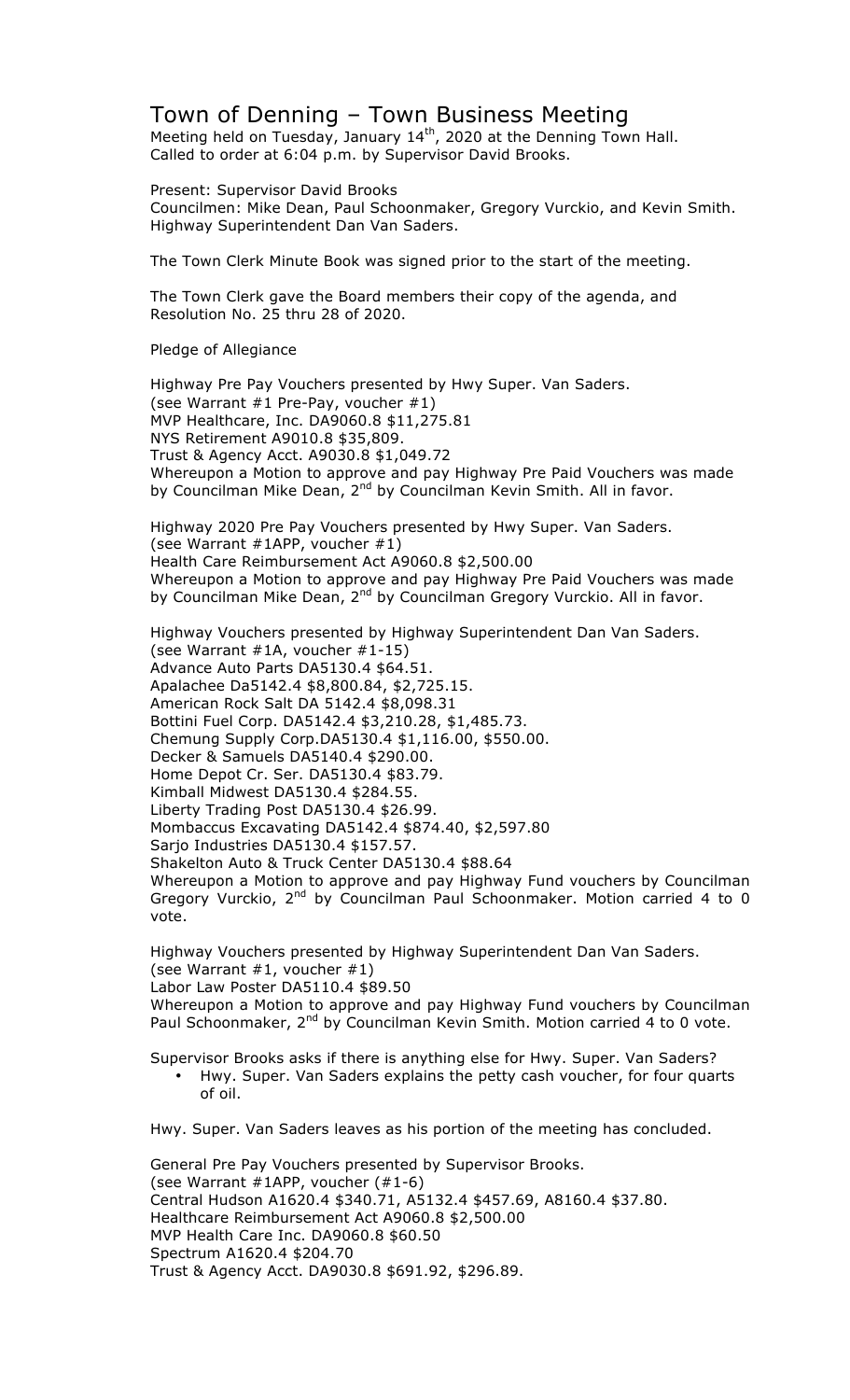Whereupon a Motion to approve and pay General Fund Pre Pay vouchers by Councilman Mike Dean, 2<sup>nd</sup> by Councilman Gregory Vurckio, All in favor.

General Vouchers, presented by Supervisor Brooks. (see Warrant #1A, vouchers 1-21) Bottini Fuel Corp. A1410.4 \$418.82, A5132.4 \$617.11, \$918.55 Central Hudson A5182.4 \$137.38 Carl Landon A1460.4 \$253.33 Linestar A1620.4 \$4,377.49 Cindy Mickelson A1220.4 \$109.95 Joy Monforte c/o TC Petty Cash Reimbursement A1410.4 \$6.30 Joy Monforte A1410.4 \$56.00 MVP Health Care A9060.8 \$71.50 Office of the Comptroller A690 \$1,065.00 Power Generator Service A1620.4 \$250.00 Quill Inc. AA5132.4 \$41.99, A1110.4 \$147.99, \$55.47, \$42.97, A1620.4 \$94.99, A1220.4 \$192.80, A1410.4 \$83.44. Thompson Reuters-West A5010.4 \$82.00 UCRRA A8160.4 \$1,792.41 Karl von Hassel A3620.4 \$107.40 Dan Van Saders c/o Hwy. Petty Cash Reimbursement A5010.4 \$23.28 Whereupon a Motion to approve and pay General Fund vouchers by Councilman Gregory Vurckio,  $2^{nd}$  by Councilman Mike Dean. Motion carried 4 to 0 vote.

General Pre Pay Vouchers presented by Supervisor Brooks. (see Warrant #1PP, voucher (#1-2) MVP Health Care Inc. DA9060.8 \$5,059.68 NYS Retirement A9010.8 \$17,952.00 Whereupon a Motion to approve and pay General Fund Pre Pay vouchers by Councilman Kevin Smith, 2<sup>nd</sup> by Councilman Mike Dean, All in favor.

General Vouchers, presented by Supervisor Brooks. (see Warrant #1, vouchers 1-7) NY Planning Federation A8020.4 \$270.00 Association of Towns A1920.4 \$800.00 Mike Pries, Inc. A1910.4 \$475.00, \$341.90 Spectrum A5132.4 \$158.96 Karl von Hassel A3620.4 \$491.00 NYS ATSHI DA5110.4 \$200.00 UCATS DA5110.4 \$80.00 Whereupon a Motion to approve and pay General Fund vouchers by Councilman Mike Dean, 2<sup>nd</sup> by Councilman Kevin Smith. Motion carried 4 to 0 vote

Resolution No. 25 of 2020 **WHEREAS** the Town of Denning Town Board wishes to record its deep sorrow over the passing of Mr. George Elias; and

**WHEREAS** Mr. Elias served on the Planning Board for the Town of Denning from 1987 until 2001, the Town of Denning Zoning and 911 Committees, as well as a member of TODA, the Time & the Valley's Museum, the Daniel Peirce Library. Mr. Elias, was also a major factor in the renovation of the Red Hill Fire Tower and a published co- author of the book titled: Red Hill History.

**WHEREAS** the Town of Denning Town Board is grateful for his contributions as an outstanding and memorable citizen to his community.

**NOW THERFORE BE IT RESOLVED** that the Town of Denning Town Board **HEREBY** orders; Resolution No. 25 of 2020 entered into the official record of the Town and for a certified copy of this resolution to be sent to his family, in recognition of his service.

**Whereupon**, the Resolution was put to a vote, and recorded as follows: Motion to adopt and approve by Councilman Mike Dean,

2<sup>nd</sup> by Councilman Kevin Smith. Roll Call Vote: Councilman Mike Dean AYE Councilman Paul Schoonmaker AYE Councilman Kevin Smith AYE Councilman Gregory Vurckio AYE Supervisor David Brooks AYE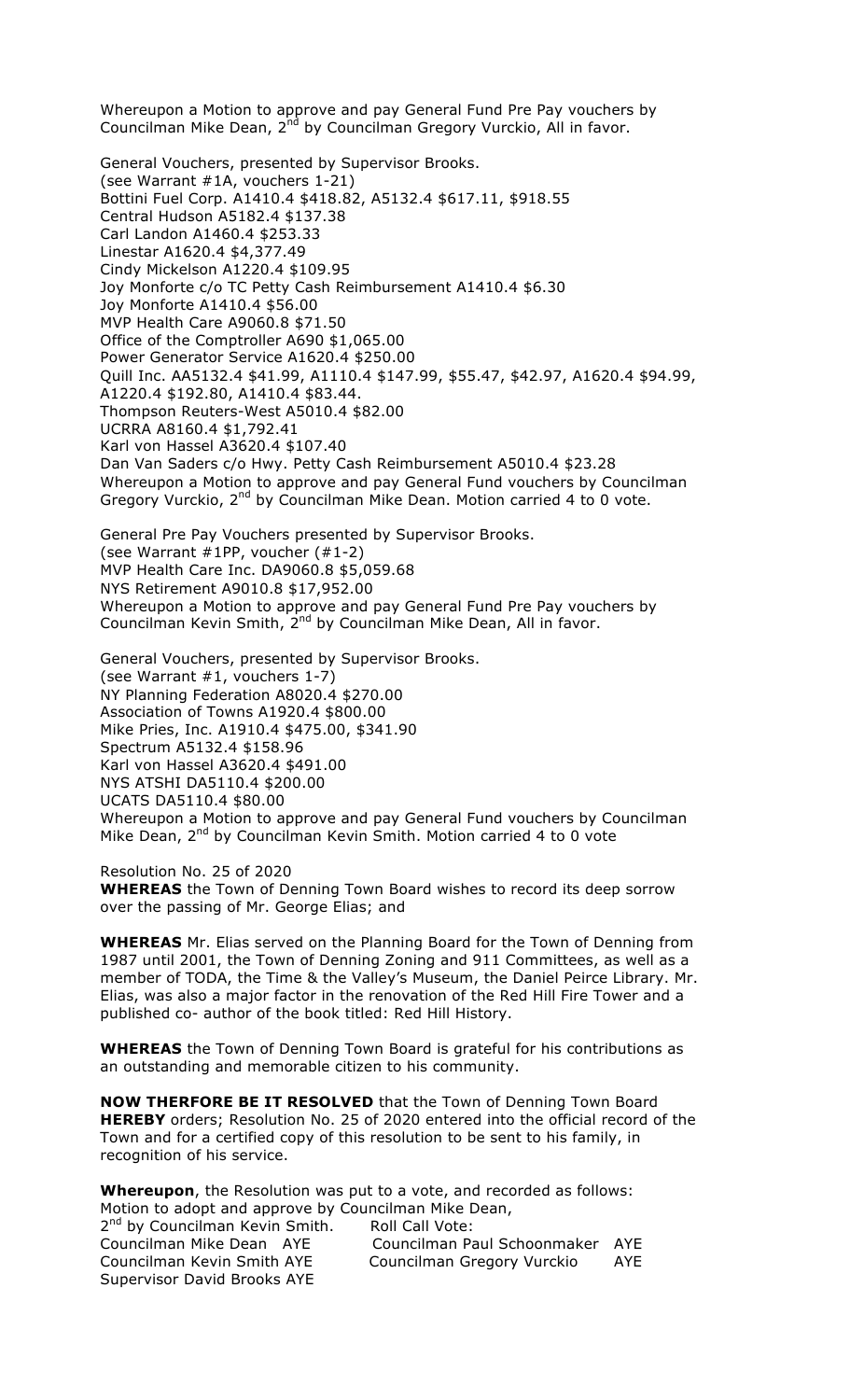Resolution No. 26 of 2020

**WHEREAS** New York State Law §113 authorizes the Town Board by resolution to transfer surplus monies, contingent appropriations and unexpended fund balances.

**And WHEREAS** the Town of Denning is in need of a budgetary transfers for the 2019 Budget.

**NOW, THEREFORE, BE IT RESOLVED** that the Town of Denning Town Board authorizes the Supervisor to do the following transfers in the General Fund: A110.1 Town Justice Personal Services in the amount of \$630.00 A1355.4 Tax Assessor, Contractual Expense in the amount of \$920.00 A1620.4 Buildings Contractual Expense in the amount of \$6,750.00 A5132.4 Highway Contractual Expense in the amount of \$2,745.00 A8010.4 Zoning Contractual Expense in the amount of \$275.00 A9030.8 Social Security in the amount of \$25.00 A9060.8 Health Insurance in the amount of \$5,655.00

Transfer the funds needed from the General Fund Balance A599 in the amount of \$17,000.00

**Whereupon**, the Resolution was put to a vote, and recorded as follows: Motion to adopt and approve by Councilman Mike Dean,

2<sup>nd</sup> by Councilman Kevin Smith. Roll Call Vote: Councilman Mike Dean AYE Councilman Paul Schoonmaker AYE Councilman Kevin Smith AYE Councilman Gregory Vurckio AYE Supervisor David Brooks AYE Motion carried following a unanimous roll call vote.

Resolution No. 27 of 2020 **WHEREAS** New York State Law §113 and Highway Law 285-a authorizes the Town Board by resolution to transfer surplus monies, contingent appropriations and unexpended fund balances.

**And WHEREAS** the Town of Denning is in need of a budgetary transfers for the 2019 Budget.

**NOW, THEREFORE, BE IT RESOLVED** that the Town of Denning Town Board authorizes the Supervisor to do the following transfers in the Highway Fund: Highway Fund: increase DA9040.8 Workers Compensation in the amount of \$450.00, increase DA5142.4 Snow Removal. Contractual Expense in the amount of \$13,600.00

and to decrease DA5130.4 Machinery, Equipment Expense in the amount \$14,050.00.

**Whereupon**, the Resolution was put to a vote, and recorded as follows: Motion to adopt and approve by Councilman Paul Schoonmaker, 2nd by Councilman Mike Dean. Roll Call Vote:

| Z Dy Councillian Mike Dean.                                      | KOII CAII VOLE.                 |     |
|------------------------------------------------------------------|---------------------------------|-----|
| Councilman Mike Dean AYE                                         | Councilman Paul Schoonmaker AYE |     |
| Councilman Kevin Smith AYE                                       | Councilman Gregory Vurckio      | AYE |
| Supervisor David Brooks AYE                                      |                                 |     |
| وعمرر الموالمس ورزووها وسواريوه وسارد المكامر سيسوم وسماحه المار |                                 |     |

Motion carried following a unanimous roll call vote.

Resolution No. 28 of 2020

The Town of Denning paved the Highway Department Parking Lot, \$25,815.00 was secured through a SAM Grant. Also, a new shed bid was accepted and a partial payment was made, \$50,000.00 has been secured through a SAM grant

**NOW, THEREFORE, BE IT RESOLVED** that the Town of Denning Town Board authorizes the Supervisor to increase Estimated Revenue A3089 Other, Sate Aid and to increase Appropriations A5132.4 Highway Garage, Capital Outlay in the amount of \$75,815.00.